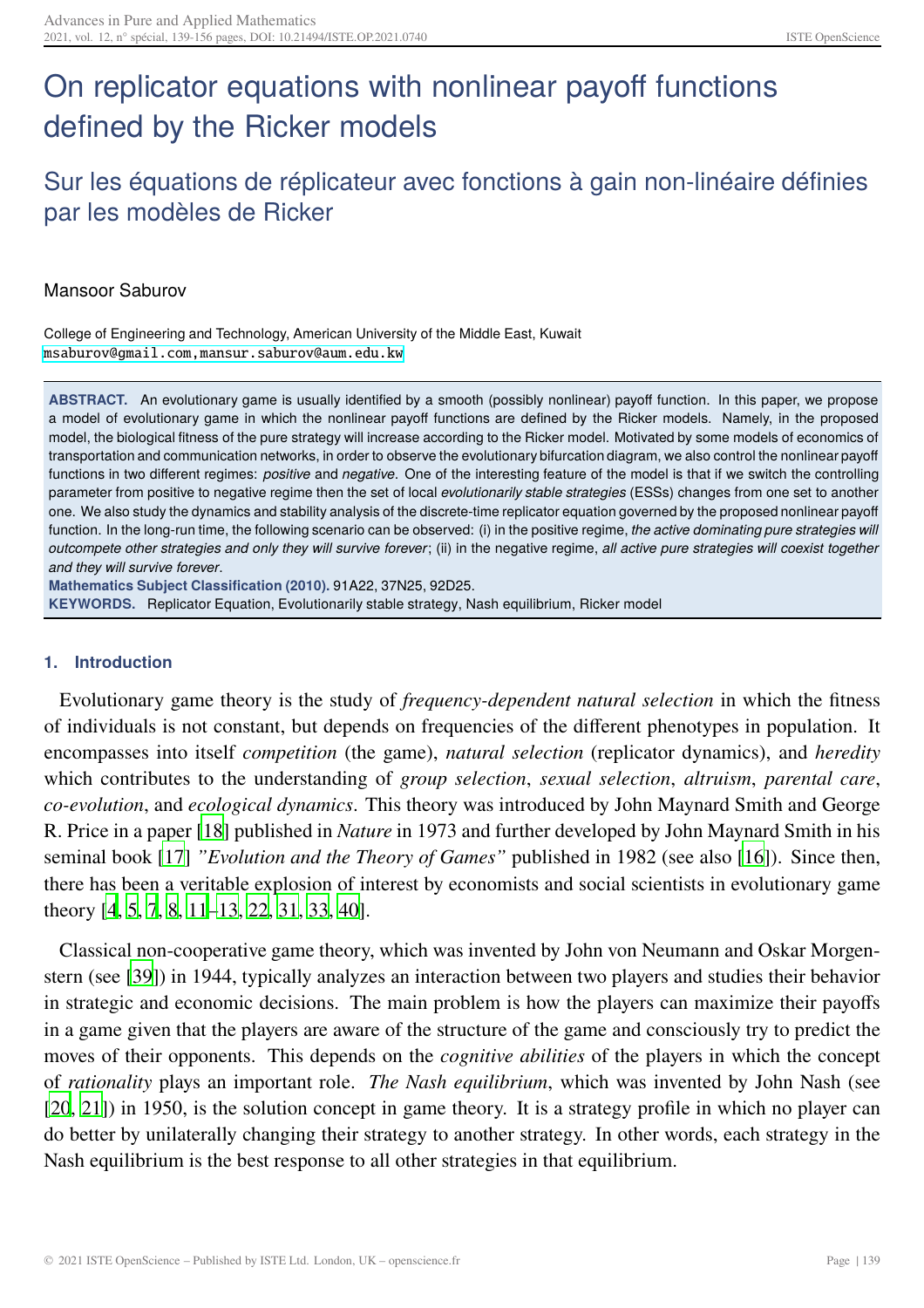<span id="page-1-0"></span>Evolutionary game theory differs from classical game theory in focusing more on the dynamics of strategy change. It does not rely on rationality. It is presumed that a population of players are randomly interacted and the strategy of a player is fixed which is biologically encoded and heritable that controls its action. However, they have no control over their strategy and need not to be aware of the game. In other words, the players do not choose their strategy and cannot change it: they are born with a strategy and their offspring inherit that same strategy. It is also imagined that alternative strategies of the game occasionally occur via a process like mutation. Evolutionary game theory interprets payoff as *biological fitness* and success as *reproductive success*. Hence, the payoff represents reproductive success and the success of a strategy is determined by how good the strategy is in the presence of competing strategies and of the frequency with which those strategies are used. Strategies that do well reproduce faster and strategies that do poorly are outcompeted. This is straightforward natural selection.

An *evolutionarily stable strategy* (ESS) is akin to the Nash equilibrium in classical game theory. An ESS is a strategy of game dynamics for which another mutant strategy cannot successfully enter the population to disturb the existing dynamic. If it is adopted by a population in a given environment then it is unbeatable which means that it cannot be invaded by any alternative (mutant) strategy that are initially rare. The ESS is an equilibrium refinement of the Nash equilibrium that is *"evolutionarily" stable*: once it is fixed in a population, natural selection alone is sufficient to prevent alternative (mutant) strategies from invading successfully. The ESS must be resistant to these alternatives. Therefore, the ESS must be both effective against any alternative (mutant) strategy when it is initially rare and successful when it is eventually abundant. This means that the ESS must be successful when it contends with others exactly like itself.

The primary way to study the evolutionary dynamics in games is through replicator equations. They are used to describes the evolutionary dynamics of an entity called *replicator* which has means of making more or less accurate copies of itself. The replicator can be a *gene* in population genetics, a *molecule* in prebiotic evolution, an *organism* in population ecology, a *strategy* in evolutionary game. *The replicator equation*, which was first introduced into models of animal behavior of a single species by Peter D. Taylor and Leo B. Jonker (see [\[36](#page-16-4)]) in 1978 (see also [\[35\]](#page-16-5)) and named by Peter Schuster and Karl Sigmund (see [\[32\]](#page-16-6)) in 1983, is the cornerstone of evolutionary game dynamics. The replicator equation shows the growth rate of the proportion of players using a certain strategy and that rate is equal to the difference between the average payoff of that strategy and the average payoff of the population as a whole. The general idea is that replicators whose fitness is larger (smaller) than the average fitness of population will increase (decrease) in numbers. The static approach of evolutionary game theory has been complemented by a dynamic stability analysis of rest (stationary) solutions of the replicator equations. The replicator equation satisfies *the folk theorem* of evolutionary game theory which characterizes the stability of its rest (stationary) solutions. The stable stationary solutions are often given by the set of evolutionarily stable strategies (ESSs) of the population.

In this paper, we study the dynamics and stability analysis of the discrete-time replicator equation governed by a model of evolutionary game in which the nonlinear payoff functions are defined by the Ricker models. Namely, in the proposed model, the biological fitness of the pure strategy will increase according to the Ricker model. By motivated some models of the economics of transportation, in order to observe the evolutionary bifurcation diagram, the nonlinear payoff functions are controlled in two different regimes: *positive* and *negative*. We describe all fixed (rest) points, Nash equilibria, and ESSs of the proposed discrete-time replicator equation in both regimes. One of the interesting feature of the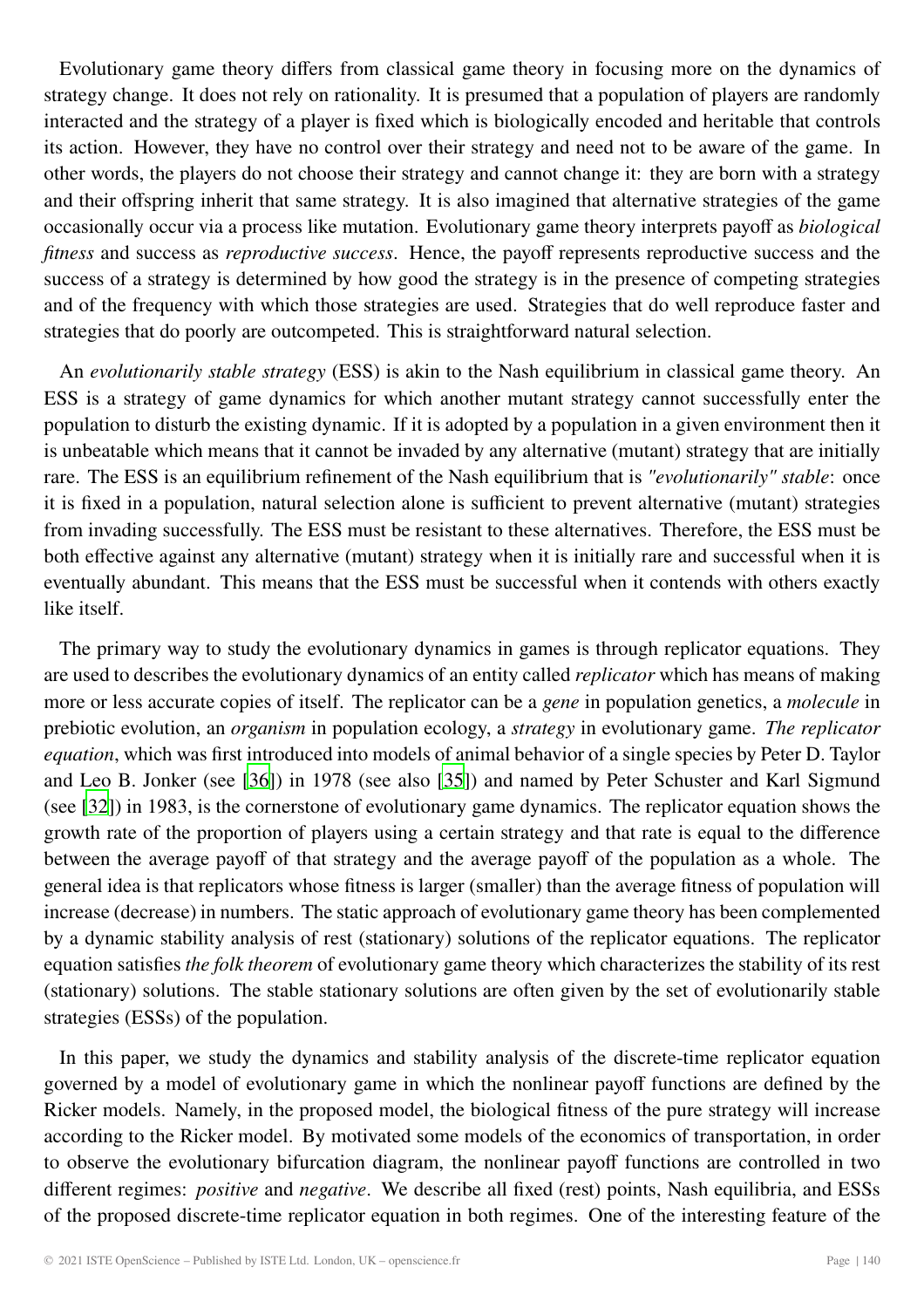<span id="page-2-0"></span>model is that if we switch the controlling parameter from positive to negative regime then the set of ESSs changes from one set to another one. In the long-run time, the following scenario can be observed: (i) in the positive regime, *the active dominating pure strategies will outcompete other strategies and only they will survive forever*; (ii) in the negative regime, *all active pure strategies will coexist together and they will survive forever*.

The paper is organized as follows: in the next section, we provide all necessary notions and notation from evolutionary game theory which will be used throughout this paper. In Section 3, we first propose a model of evolutionary game in which the nonlinear payoff functions are defined by the Ricker models and we then provide a discrete-time replicator equation defined by the proposed nonlinear payoff functions. We also describe the sets of all fixed (rest) points and Nash equilibria of the proposed model. In Sections 4 and 5, we first describe the set of all local ESSs of the nonlinear payoff mapping and we then study the dynamics and stability analysis of the discrete-time replicator equation in positive and negative regimes, respectively. Finally, we finish this paper with some concluding remarks in Section 6.

#### **2. Preliminaries**

In this paper, we consider a *symmetric two-player normal form game* that is a game of a single population (no difference of being player-1 or player-2) in which all players share the same strategy set and payoff function. Namely, we consider a unit mass of players each of whom chooses a *pure strategy* from the set  $I_m = \{1, 2, \dots, m\}$ . A *mixed strategy* is a probability vector  $\mathbf{x} = (x_1, \dots, x_m)$ , i.e.,  $x_1 + \dots + x_m = 1$ and  $x_i \geq 0$  for all  $i \in I_m$  where  $x_i$  is the probability that the player will choose the pure strategy i. A pure strategy *i* can be also seen as a mixed strategy  $\mathbf{e}_i = (0, \dots, 0, 1, 0, \dots, 0)$  with 1 at the *i*th place meaning that the player uses the strategy  $i$  with probability 1. The set of mixed strategy of player is the simplex  $\mathbb{S}^{m-1} = {\mathbf{x} \in \mathbb{R}_+^m : \sum_{i=1}^m x_i = 1}$ . Sometimes, the simplex  $\mathbb{S}^{m-1}$  can be also considered as the set of population states which describe densities of the population playing pure strategies. Namely, a probability vector  $\mathbf{x} = (x_1, x_2, \dots, x_m)$  is a *population state* where  $x_i$  is the frequency of the strategy *i*.

A continuous (possibly nonlinear) function  $f_i(\mathbf{x})$  is a *payoff* to strategy  $i \in \mathbf{I}_m$  in a population state **x** ∈  $\mathbb{S}^{m-1}$ . A continuous mapping  $F(\mathbf{x}) := (f_1(\mathbf{x}), \dots, f_m(\mathbf{x}))$  is a *payoff of the game* when the population state is  $\mathbf{x} \in \mathbb{S}^{m-1}$ . A payoff to the strategy  $\mathbf{y} \in \mathbb{S}^{m-1}$  when the population state is  $\mathbf{x} \in \mathbb{S}^{m-1}$  is a bivariate continuous function  $\mathcal{E}_F(\mathbf{y}, \mathbf{x}) := \sum_{i=1}^m y_i f_i(\mathbf{x})$  which is linear in the first argument. It is easy to see that  $\mathcal{E}_F(\mathbf{e}, \mathbf{x}) = f(\mathbf{x})$  for any  $i \in I$ , A gyarges fitness of the population when it is in a sta  $\mathcal{E}_F(\mathbf{e}_i, \mathbf{x}) = f_i(\mathbf{x})$  for any  $i \in \mathbf{I}_m$ . A *average fitness* of the population when it is in a state  $\mathbf{x} \in \mathbb{S}^{m-1}$  is  $\mathcal{E}_F(\mathbf{x}, \mathbf{x}) = \sum_{i=1}^m x_i f_i(\mathbf{x}).$ 

Sometimes, we say that *the strategy*  $y \in \mathbb{S}^{m-1}$  *is better reply to the strategy*  $x \in \mathbb{S}^{m-1}$  *than the strategy* **z** ∈  $\mathbb{S}^{m-1}$  if one has  $\mathcal{E}_F(y, \mathbf{x}) > \mathcal{E}_F(z, \mathbf{x})$ . The strategy  $\mathbf{y} \in \mathbb{S}^{m-1}$  is called a *best reply* to the strategy **x** ∈  $\mathbb{S}^{m-1}$  if one has  $\mathcal{E}_F(\mathbf{y}, \mathbf{x}) \ge \mathcal{E}_F(\mathbf{z}, \mathbf{x})$  for any  $\mathbf{z} \in \mathbb{S}^{m-1}$ . The set of all best replies to  $\mathbf{x} \in \mathbb{S}^{m-1}$  is denoted by

$$
\mathsf{BR}(\mathbf{x}) := \left\{ \mathbf{y} \in \mathbb{S}^{m-1} : \mathcal{E}_F(\mathbf{y}, \mathbf{x}) = \max_{\mathbf{z} \in \mathbb{S}^{m-1}} \mathcal{E}_F(\mathbf{z}, \mathbf{x}) \right\}.
$$

**Definition 2.1** (Nash Equilibrium). A strategy  $\mathbf{x} \in \mathbb{S}^{m-1}$  is called a *Nash equilibrium* if it is a best reply to its also  $\mathcal{E}_{\sigma}(\mathbf{x}, \mathbf{y}) \geq \mathcal{E}_{\sigma}(\mathbf{x}, \mathbf{y})$  for any  $\mathbf{x} \in \mathbb{S}^{m-1}$ . A strategy itself, i.e., one has  $\mathcal{E}_F(\mathbf{x}, \mathbf{x}) \ge \mathcal{E}_F(\mathbf{y}, \mathbf{x})$  for any **y** ∈  $\mathbb{S}^{m-1}$ . A strategy **x** is called a *strict Nash equilibrium* if it is the *unique* best reply to itself, i.e., one has  $\mathcal{E}_F(\mathbf{x}, \mathbf{x}) > \mathcal{E}_F(\mathbf{y}, \mathbf{x})$  for any  $\mathbf{y} \in \mathbb{S}^{m-1}$  with  $\mathbf{y} \neq \mathbf{x}$ .

It was pointed out by Heinz-Joachim Pohley and Bernhard Thomas in the paper [\[25\]](#page-16-7) that the original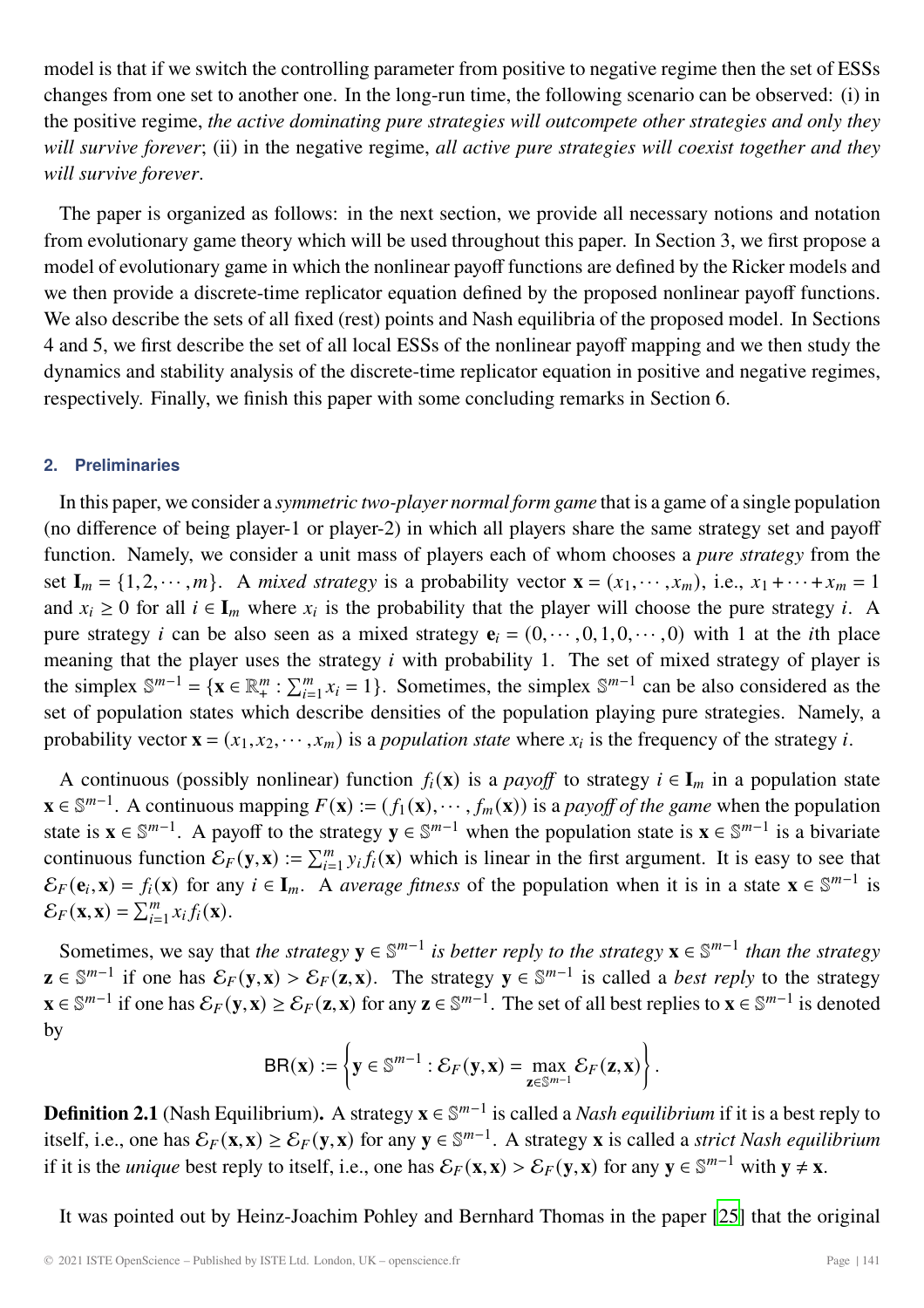<span id="page-3-2"></span>definition of an evolutionarily stable strategy (ESS) is inappropriate for the games with nonlinear payoff functions. The main reason for this was *the global character of the original conditions that define an ESS*. These conditions always cover complete spaces of strategies which do not allow to have more than one ESS in the interior of the whole space. In the series of papers [\[25](#page-16-7), [37](#page-16-8), [38\]](#page-17-2) (for further developments also see [\[2](#page-14-1), [34\]](#page-16-9)), in order to avoid such constraints, the concept of a *local* ESS was introduced for the games with nonlinear payoff functions for which the conditions that define an ESS must hold only *locally*, i.e. within a *small neighborhood* of an ESS. It turns out that for linear models the *local* ESS is equivalent to the original *global* ESS (see [\[25\]](#page-16-7)).

<span id="page-3-1"></span>**Definition 2.2** (Local ESS). A strategy  $\mathbf{x} \in \mathbb{S}^{m-1}$  is called a *local evolutionarily stable strategy* (a local ESS) if the following conditions hold true:

- (i) **x** is a Nash equilibrium, i.e.,  $\mathcal{E}_F(\mathbf{x}, \mathbf{x}) \ge \mathcal{E}_F(\mathbf{y}, \mathbf{x})$  for any  $\mathbf{v} \in \mathbb{S}^{m-1}$ ;
- (ii) There is a small neighborhood  $U(\mathbf{x}) \subset \mathbb{S}^{m-1}$  of **x** such that  $\mathcal{E}_F(\mathbf{x}, \mathbf{y}) > \mathcal{E}_F(\mathbf{y}, \mathbf{y})$  for all  $\mathbf{y} \in U(\mathbf{x}) \setminus {\mathbf{x}}$ .

The replicator equation which was originally developed for symmetric games with finitely many strategies (see [\[35](#page-16-5), [36\]](#page-16-4)) is the most important evolutionary game dynamics. It satisfies *the folk theorem* of evolutionary game theory which characterizes the stability of ESSs of the population.

In this paper, we consider a discrete-time replicator equation  $\mathcal{R}_F : \mathbb{S}^{m-1} \to \mathbb{S}^{m-1}$ 

<span id="page-3-0"></span>
$$
(\mathcal{R}_F(\mathbf{x}))_k = x_k \left(1 + f_k(\mathbf{x}) - \mathcal{E}_F(\mathbf{x}, \mathbf{x})\right), \quad \forall \mathbf{x} \in \mathbb{S}^{m-1} \text{ and } k \in \mathbf{I}_m.
$$
 (2.1)

In the replicator equation, the growth rate of the player using a certain strategy is equal to the difference between the average payoff of that strategy and the average payoff of the population as a whole. The key idea is that replicators whose fitness is larger (smaller) than the average fitness of population will increase (decrease) in numbers. In order to study the stability of rest solutions (fixed points) of the replicator equation, we employ the Lyapunov function.

**Definition 2.3** (Lyapunov Function). A continuous function  $\varphi : \mathbb{S}^{m-1} \to \mathbb{R}$  is called a *Lyapunov function* if the number sequence  $\{\varphi(\mathbf{x}), \varphi(\mathcal{R}(\mathbf{x})), \cdots, \varphi(\mathcal{R}^{(n)}(\mathbf{x})), \cdots\}$  is a bounded monotone sequence for any initial point **x**  $\in \mathbb{S}^{m-1}$ .

We use the following notions and notations through out this paper.

SOME NOTATIONS: Let  $\mathbf{x} = (x_1, \dots, x_m) \in \mathbb{R}^m$  and  $\|\mathbf{x}\|_1 := \sum_{k=1}^m |x_k|$ . We say that  $\mathbf{x} \ge 0$  (resp.  $\mathbf{x} > 0$ ) if  $\ge 0$  (resp.  $\mathbf{x} > 0$ ) for all  $k \in \mathbf{I}$ . We say the say that  $\mathbf{x} \ge 0$  (resp.  $\mathbf{x} >$  $x_k \ge 0$  (resp.  $x_k > 0$ ) for all  $k \in I_m$ . We set  $(\mathbf{x}, \mathbf{y}) := \sum_{i=1}^m x_i y_i$  for any  $\mathbf{x}, \mathbf{y} \in \mathbb{R}^m$ . Let  $\mathbb{S}^{m-1} = {\mathbf{x} \in \mathbb{R}^m : \mathbb{R}^m \setminus \mathbb{R}^m \setminus \mathbb{R}^m \setminus \mathbb{R}^m \setminus \mathbb{R}^m \setminus \mathbb{R}^m \setminus \mathbb{R}^m \setminus \$  $\|\mathbf{x}\|_1 = 1$ ,  $\mathbf{x} \ge 0$  be the standard simplex. We let supp $(\mathbf{x}) := \{i \in \mathbf{I}_m : x_i \ne 0\}$  and null $(\mathbf{x}) := \{i \in \mathbf{I}_m : x_i = 0\}$ for  $\mathbf{x} \in \mathbb{S}^{m-1}$ . The vertex  $\mathbf{e}_i := (0, \dots, 0, 1, 0, \dots, 0)$  with 1 at the *i*th place is the pure strategy  $i \in I_m$ . Let  $\mathbb{S}^{|\alpha|-1}$  := conv{ $\mathbf{e}_i$ }<sub>i $\in \alpha$ </sub> for  $\alpha \subset \mathbf{I}_m$  where conv $(\mathbf{A})$  is the convex hull of **A**. Let int $\mathbb{S}^{|\alpha|-1}$  :  $\{\mathbf{x} \in \mathbb{S}^{|\alpha|-1}\}$  $\text{supp}(\mathbf{x}) = \alpha$  and  $\frac{\partial \mathbb{S}^{|\alpha|-1}}{\alpha} := \mathbb{S}^{|\alpha|-1} \setminus \text{int}^{\alpha|-1}$  be, respectively, an interior and boundary of the face  $\mathbb{S}^{|\alpha|-1}$ . The center  $\mathbf{e}_{\alpha} := \frac{1}{|\alpha|} \sum_{i \in \alpha} \mathbf{e}_i$  of the face  $\mathbb{S}^{|\alpha|-1}$  is the equally distributed population state of the active pure<br>etratories i.e. who define a function  $M_{\alpha}(\mathbf{x}) = \max(|\mathbf{x}|)$ ,  $\mathbf{x}$ , for  $k \in \alpha \$ strategies  $i \in \alpha$ . We define a function  $\mathcal{M}_{\alpha,k}(\mathbf{x}) := \max_{i \in \alpha} \{x_i\} - x_k$  for  $k \in \alpha \subset \mathbf{I}_m$ . Particularly, when  $\alpha = \mathbf{I}_m$ , we write  $M_k(\mathbf{x}) := \max_{i \in \mathbf{I}_m} \{x_i\} - x_k$  for  $k \in \mathbf{I}_m$ . We define the sets  $\text{MaxInd}_{\alpha}(\mathbf{x}) := \{k \in \alpha : x_k = \max_{i \in \alpha} \{x_i\}\}\$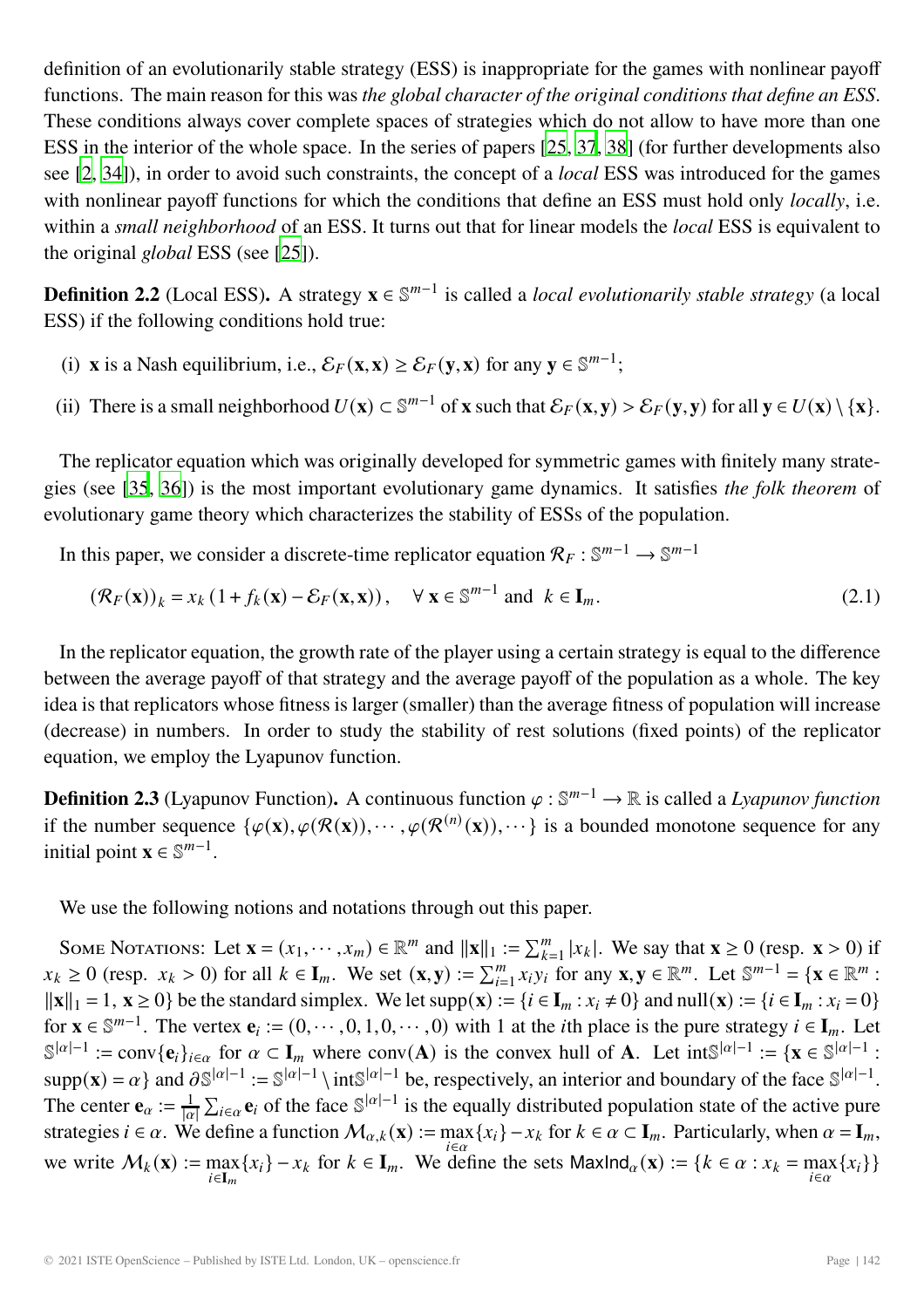<span id="page-4-0"></span>and  $\text{MinInd}_{\alpha}(\mathbf{x}) := \{ k \in \alpha : x_k = \min_{i \in \alpha} \{ x_i \} \}$  for  $\alpha \subset \mathbf{I}_m$ . Particularly, we write  $\text{MaxInd}(\mathbf{x})$  and  $\text{MinInd}(\mathbf{x})$  for the set  $\alpha = I_m$ . An *orbit* (*trajectory*) of an initial point **x**  $\in \mathbb{S}^{m-1}$  is defined as {**x**, R(**x**), ···, R<sup>(n)</sup>(**x**), ···}. An *omega limiting set*  $\omega(\mathbf{x})$  of the orbit is defined as  $\omega(\mathbf{x}) := \bigcap_{n \in \mathbb{N}} \overline{\bigcup_{k \ge n} \{R^{(k)}(\mathbf{x})\}}$ . A *fixed* (*rest*) point set of  $n \in \mathbb{N}$   $k \geq n$ the replicator operator is  $\mathbf{Fix}(\mathcal{R}) = \{\mathbf{x} \in \mathbb{S}^{m-1} : \mathcal{R}(\mathbf{x}) = \mathbf{x}\}\)$ . We denote by  $\mathbf{NE}(F)$ ,  $\mathbf{SNE}(F)$  and  $\mathbf{ESS}(F)$ the sets of, respectively, all Nash equilibria, all strict Nash equilibria, and all local ESSs of the payoff mapping  $F$ .

#### **3. Replicator equations defined by the Ricker models**

It is worth mentioning that in some models of economics of transportation (see [\[3,](#page-14-2) [28](#page-16-10)[–31](#page-16-1)]) and communication networks (see [\[1](#page-14-3), [6](#page-15-10), [14,](#page-15-11) [15](#page-15-12), [23,](#page-16-13) [24](#page-16-14)]) it is plausible to consider payoff functions which take on only *negative* values. For the sake of discussion, we provide allocation problems of flows in a communication network which serve as motivational examples in our study. We adapt notions and notations from the papers [\[1](#page-14-3), [23\]](#page-16-13) (for a general study see [\[6](#page-15-10), [14,](#page-15-11) [15,](#page-15-12) [24](#page-16-14)]).

We consider a network with *m* parallel links (edges)  $I_m = \{1, 2, \dots, m\}$  that connect a single sourcedestination pair. We are interested in the problem of routing one unit of flow across  $m$  alternative parallel links (routes). We shall use the terms route and link interchangeable. Let  $x_k$  denote the total flow on route k and  $\mathbf{x} = (x_1, x_2, \dots, x_m)$  denote a vector of rout flows. Obviously, we have  $x_1 + x_2 + \dots + x_m \leq 1$  and  $x_k \geq 0$ for all  $k \in I_m$ . In the routing problem, a journey time is the main component of a travel cost. The route journey times increase when the load of flow becomes heavier. Each link k in the network has a *flowdependent latency* function  $l_k(x_k)$  which measures the journey time as a function of the total flow  $x_k$  on link k. We assume that for each  $k \in I_m$  the latency function  $l_k : [0, \infty) \to [0, \infty)$  is a convex, strictly increasing, continuously differentiable function such that  $l_k(0) = 0$ . Let  $L(\mathbf{x}) = (l_1(x_1), l_2(x_2), \dots, l_m(x_m))$  denote a latency mapping at a flow distribution **x**. Assume that each link  $k$  is owned by a service provider who sets a per unit bandwidth (flow) price of  $p_k$ . Let  $\mathbf{p} = (p_1, p_2, \dots, p_m)$  denote a vector of rout prices. In order to choose the amount of flow and the routing pattern optimally, we define an *effective cost* of using route k to be the sum of the latency  $l_k(x_k)$  and the route price  $p_k$  when the total flow on route k is  $x_k$ , i.e.,  $l_k(x_k) + p_k$ . Let  $L(\mathbf{x}) + \mathbf{p}$  denote an effective cost vector at a flow distribution **x**. We also assume that a *common reservation utility* is  $R$  and it is decided not to send a flow when the effective cost of route exceeds the reservation utility. Let  $\mathbf{R} = (R, R, \dots, R)$  denote a reservation utility vector. A central question is whether prices chosen to maximize service provider revenues will also play a useful role in an optimal allocation of network resources across users. Namely, the profit-maximizing service providers own the routes in a communication network and set prices to maximize their profits, while selfish-users choose the amount of flow to send and the routing pattern optimally. In order to characterize an optimal flow distribution in a communication network, *Wardrop's principle (equilibrium)* is adopted: *the effective costs on all utilized links are equal and minimal.* It is worth mentioning (see [\[1](#page-14-3), [23](#page-16-13)]) that for any  $\mathbf{p} \in \mathbb{R}^m_+$ <br>with  $\mathbf{p} \leq \mathbf{P}$  there always oviets a unique Werdron conjlibrium  $\mathbf{v}_r = (x(\mathbf{p}) - (\mathbf{p})$ with **p**  $\leq$  **R** there always exists a unique Wardrop equilibrium  $\mathbf{x_p} = (x_1^{(\mathbf{p})}, x_2^{(\mathbf{p})}, \dots, x_m^{(\mathbf{p})}) \in \mathbb{R}_+^m$  with either one of the following properties:

$$
l_i(x_i^{(\mathbf{p})}) + p_i = \min_{k \in \mathbf{I}_m} \left\{ l_k(x_k^{(\mathbf{p})}) + p_k \right\} < R, \qquad \forall \ i \in \text{supp} \left( \mathbf{x}_\mathbf{p} \right), \ \|\mathbf{x}_\mathbf{p}\|_1 = 1,
$$
\n
$$
l_i(x_i^{(\mathbf{p})}) + p_i = \min_{k \in \mathbf{I}_m} \left\{ l_k(x_k^{(\mathbf{p})}) + p_k \right\} = R, \qquad \forall \ i \in \text{supp} \left( \mathbf{x}_\mathbf{p} \right), \ \|\mathbf{x}_\mathbf{p}\|_1 \le 1.
$$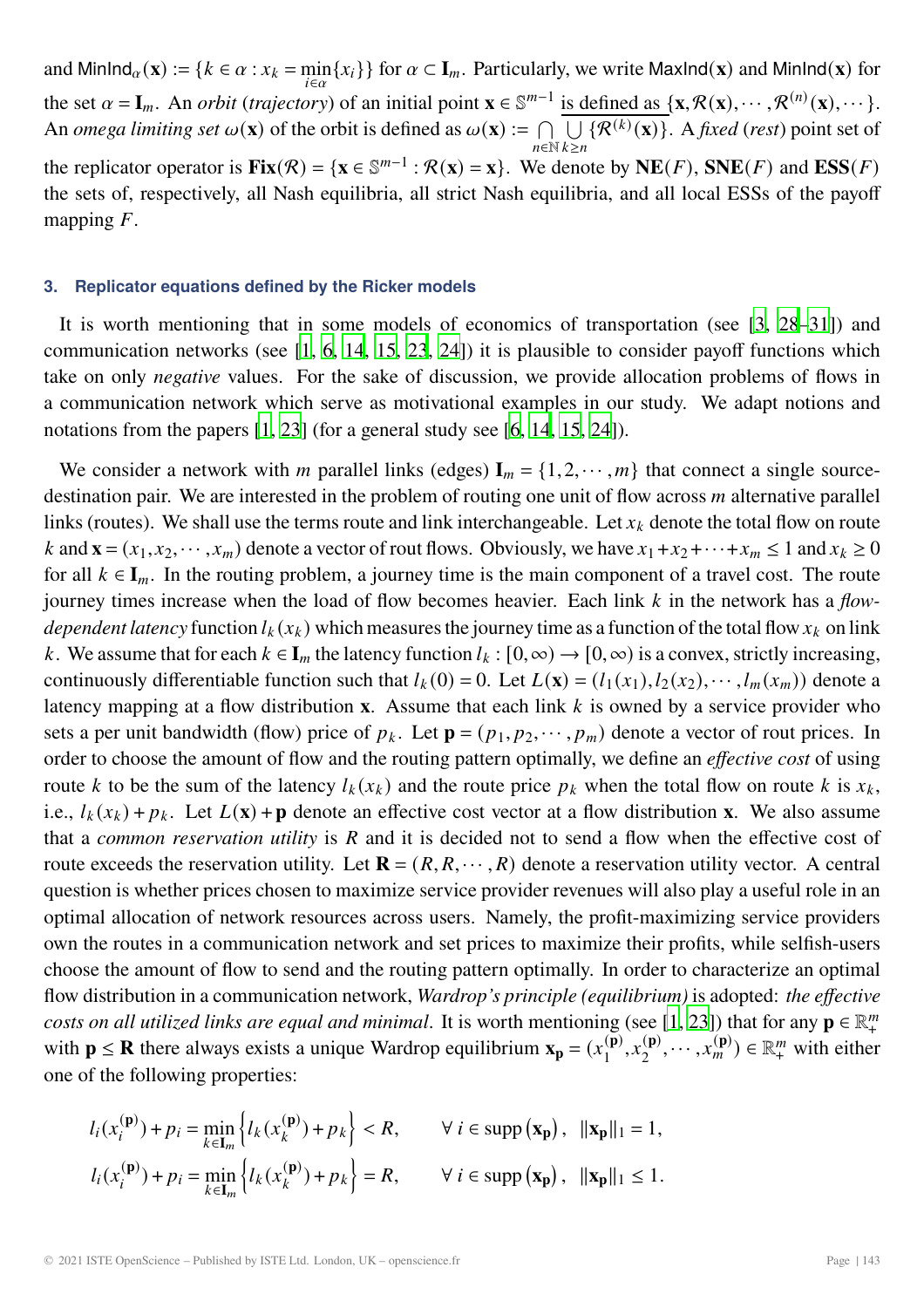<span id="page-5-0"></span>It is easy to prove (see [\[1\]](#page-14-3)) that the unique Wardrop equilibrium  $\mathbf{x_p} \in \mathbb{R}_+^m$  is a solution to the following optimization problem: optimization problem:

$$
\mathbf{x}_{\mathbf{p}} \in \underset{\|\mathbf{y}\|_{1} \leq 1}{\operatorname{argmax}} \left\{ \sum_{k=1}^{m} \left( R - l_{k}(x_{k}^{(\mathbf{p})}) - p_{k} \right) y_{k} \right\}.
$$

We now show that for any  $\mathbf{p} = (p, p, \dots, p)$  with  $p < R$  the unique Wardrop equilibrium  $\mathbf{x}_p$  with  $\|\mathbf{x}_p\|_1 = 1$  is a Nash equilibrium of the payoff mapping

$$
-L(\mathbf{x}) = (-l_1(x_1), -l_2(x_2), \cdots, -l_m(x_m)).
$$

Indeed, it follows from the optimization problem that

$$
\sum_{k=1}^{m} \left( R - l_k(x_k^{(\mathbf{p})}) - p \right) x_k^{(\mathbf{p})} \ge \sum_{k=1}^{m} \left( R - l_k(x_k^{(\mathbf{p})}) - p \right) y_k, \qquad \forall \mathbf{y} \ge 0, \ \|\mathbf{y}\|_1 \le 1.
$$

Since  $\|\mathbf{x_p}\|_1 = 1$ , we obtain that

$$
R-p+\mathcal{E}_{-L}(\mathbf{x}_p,\mathbf{x}_p) \ge (R-p)\sum_{k=1}^m y_k + \mathcal{E}_{-L}(\mathbf{y},\mathbf{x}_p), \qquad \forall \mathbf{y} \ge 0, \ \|\mathbf{y}\|_1 \le 1.
$$

Particularly, we have that  $\mathcal{E}_{-L}(\mathbf{x}_p, \mathbf{x}_p) \ge \mathcal{E}_{-L}(\mathbf{y}, \mathbf{x}_p)$  for all  $||\mathbf{y}||_1 = 1$  with  $\mathbf{y} \ge 0$ . This means that for any  $\mathbf{p} = (p, p, \dots, p)$  with  $p \le R$  the unique Wardrop equilibrium  $\mathbf{x_p}$  with  $\|\mathbf{x_p}\|_1 = 1$  is a Nash equilibrium.

It is worth mentioning that a *Wardrop equilibrium* is well-known and frequently applied in transportation and communication networks (see [\[1](#page-14-3), [3](#page-14-2), [6,](#page-15-10) [14,](#page-15-11) [15,](#page-15-12) [23](#page-16-13)]). It is intuitively very appealing and has had successful applications in a wide variety of social sciences. For a thorough review of the *Wardrop equilibrium*, one can refer to the following monograph [\[24](#page-16-14)].

We now provide some sufficient condition which assures an existence of Wardrop equilibrium inside the simplex  $\mathbb{S}^{m-1} = {\mathbf{x} \in \mathbb{R}^m : ||\mathbf{x}||_1 = 1, \mathbf{x} \ge 0}.$ 

**Proposition 3.1.** Let  $(p_1, p_2, \dots, p_m) = \mathbf{p} < \mathbf{R} = (R, R, \dots, R)$  and  $l_k^{-1}$  be the inverse function of  $l_k$ . Then the following statements are true: the following statements are true:

- If  $\sum_{k=1}^{m} l_k^{-1} (R p_k) < 1$  then  $||\mathbf{x}_p||_1 < 1$ ;
- If  $\sum_{k=1}^{m} l_k^{-1} (R p_k) \ge 1$  then  $||\mathbf{x}_p||_1 = 1$ .

*Proof.* Indeed, if  $\sum_{k=1}^{m} l_k^{-1} (R - p_k) \le 1$  then the unique Wardrop equilibrium is

$$
\mathbf{x}_{p} = (l_1^{-1}(R - p_1), l_2^{-1}(R - p_2), \cdots, l_m^{-1}(R - p_m))
$$

with  $l_i(x_i^{(p)}) + p_i = \min_{k \in \mathbb{I}_m}$  $k \in I_m$  $\left\{ l_k(x_k^{(\mathbf{p})}) + p_k \right\}$  $\Big\} = R, \ \forall i \in \mathbf{I}_m \text{ and } ||\mathbf{x_p}||_1 = \sum_{k=1}^m l_k^{-1} (R - p_k).$ 

Let  $\sum_{k=1}^{m} l_k^{-1} (R - p_k) > 1$ . If it is assumed that

$$
l_i(x_i^{(\mathbf{p})}) + p_i = \min_{k \in \mathbf{I}_m} \left\{ l_k(x_k^{(\mathbf{p})}) + p_k \right\} = R, \qquad \forall \ i \in \text{supp} (\mathbf{x}_\mathbf{p})
$$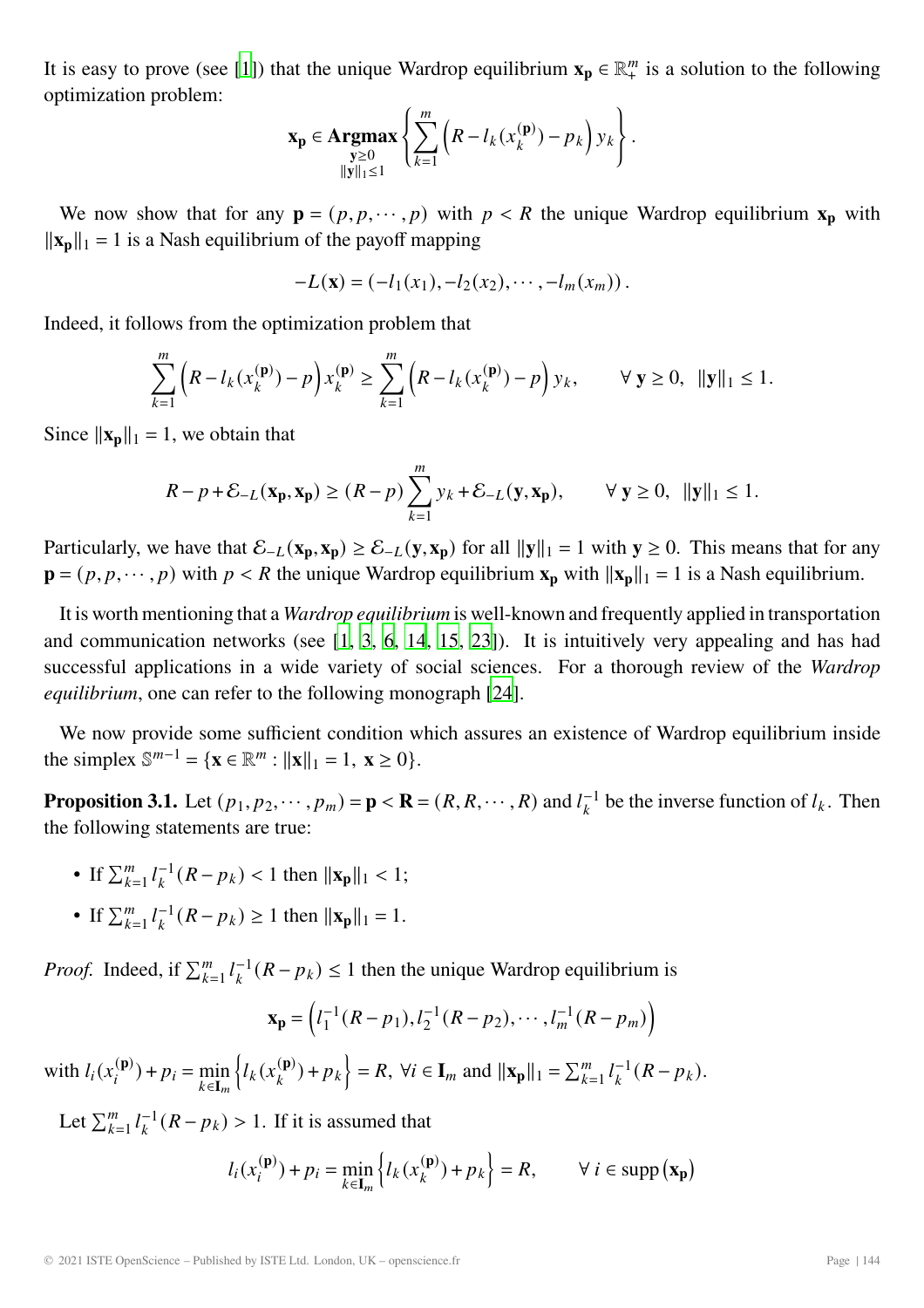<span id="page-6-3"></span>we then obtain that  $\text{supp}(\mathbf{x}_p) = \mathbf{I}_m$  because of  $l_k(0) = 0$  and  $p_k < R$  for all  $k \in \mathbf{I}_m$ . Therefore, we have  $x_k^{(\mathbf{p})} = l_k^{-1}(R - p_k)$ ,  $\forall k \in \mathbf{I}_m$  and  $\|\mathbf{x}_\mathbf{p}\|_1 = \sum_{k=1}^m l_k^{-1}(R - p_k) > 1$ . This contradiction tells that we must have

$$
l_i(x_i^{(\mathbf{p})}) + p_i = \min_{k \in \mathbf{I}_m} \left\{ l_k(x_k^{(\mathbf{p})}) + p_k \right\} < R, \qquad \forall \ i \in \text{supp} \left( \mathbf{x}_\mathbf{p} \right)
$$

which yields  $\|\mathbf{x}_p\|_1 = 1$ . Consequently, if  $\sum_{k=1}^m l_k^{-1}(R - p_k) < 1$  then  $\|\mathbf{x}_p\|_1 < 1$  and if  $\sum_{k=1}^m l_k^{-1}(R - p_k) \ge 1$ <br>then  $\|\mathbf{x}_p\|_1 = 1$ . This completes the proof. then  $\|\mathbf{x}_p\|_1 = 1$ . This completes the proof.

Motivated by this example, one can consider the following payoff function

<span id="page-6-1"></span>
$$
L_{\varepsilon}(\mathbf{x}) = (\varepsilon l_1(x_1), \varepsilon l_2(x_2), \cdots, \varepsilon l_m(x_m)) \qquad \forall \varepsilon \in (-1, 1)
$$

which takes on *positive* as well as *negative*<sup>[1](#page-6-0)</sup> values and study dynamics of the discrete-time replicator equation given by [\(2.1\)](#page-3-0). In this paper, we study only the *Ricker model* case  $l_1(t) = l_2(t) = \cdots = l_m(t)$  $(t^n e^{\theta(1-t)})$  with  $0 \le \theta \le r - \sqrt{r}$  and  $r \ge 1$ . The general case will be considered in the forthcoming paper [\[27\]](#page-16-15).

A *Ricker model*, which was first introduced by Bill Ricker (see [\[26\]](#page-16-16)) in 1954 in the context of stock and recruitment in fisheries, is a classic discrete population model which describes the density of individuals in the next generation as a function  $f(x) = xe^{\theta(1-x)}$  of the density of individuals in the previous generation for  $0 < \theta < 1$ .

We identify an evolutionary game with a smooth nonlinear payoff mapping  $F : \mathbb{S}^{m-1} \to \mathbb{R}^m$ . We assume that the nonlinear payoff mapping  $F : \mathbb{S}^{m-1} \to \mathbb{R}^m$  is defined by the Ricker models as follows

$$
F(\mathbf{x}) = \left(\varepsilon x_1^r e^{\theta(1-x_1)} g(\mathbf{x}), \ \varepsilon x_2^r e^{\theta(1-x_2)} g(\mathbf{x}), \ \cdots, \ \varepsilon x_m^r e^{\theta(1-x_m)} g(\mathbf{x})\right)
$$
(3.1)

where  $-1 < \varepsilon < 1$ ,  $0 \le \theta \le r - \sqrt{r}$ ,  $r \ge 1$  are any real numbers, and  $g : \mathbb{S}^{m-1} \to (0,1)$  is a smooth nonvanishing function, i.e., one has  $g(\mathbf{x}) \neq 0$  for any  $\mathbf{x} \in \mathbb{S}^{m-1}$ . Since g is a continuous function, we always have that  $C_1 \le g(\mathbf{x}) \le C_2$  for any  $\mathbf{x} \in \mathbb{S}^{m-1}$  for some suitable constants  $0 < C_1 < C_2 < 1$ .

We now consider the discrete-time replicator equation  $\mathcal{R}: \mathbb{S}^{m-1} \to \mathbb{S}^{m-1}$  defined by the nonlinear payoff mapping [\(3.1\)](#page-6-1) as follows

<span id="page-6-2"></span>
$$
\left(\mathcal{R}(\mathbf{x})\right)_k = x_k \left[1 + \varepsilon \left(x_k^r e^{\theta(1-x_k)} - \sum_{i=1}^m x_i^{r+1} e^{\theta(1-x_i)}\right) g(\mathbf{x})\right], \quad \forall \ k \in \mathbf{I}_m.
$$
\n(3.2)

Here,  $\varepsilon \in (-1,1)$  is a controlling regime of the replicator equation. We always assume that  $\varepsilon \neq 0$ . We will see that the dynamics and the stability analysis of the replicator equation [\(3.2\)](#page-6-2) will be depend on the controlling regime  $\varepsilon$ . Namely, if we switch  $\varepsilon$  from positive to negative regime then the set of ESSs changes from one set to another one. This is a quite interesting feature of this replicator equation [\(3.2\)](#page-6-2). This feature can be also seen in the following simple case.

*Remark* 3.2*.* If *g* is constant, i.e.,  $g(\mathbf{x}) = C > 0$  for all  $\mathbf{x} \in \mathbb{S}^{m-1}$  then we get

$$
F_0(\mathbf{x}) = \left( \varepsilon C x_1^r e^{\theta(1-x_1)}, \ \varepsilon C x_2^r e^{\theta(1-x_2)}, \ \cdots, \ \varepsilon C x_m^r e^{\theta(1-x_m)} \right). \tag{3.3}
$$

<span id="page-6-0"></span><sup>1.</sup> A referee pointed out that a negative case with an increasing function is equivalent to a positive case with a decreasing function which has a lot of applications.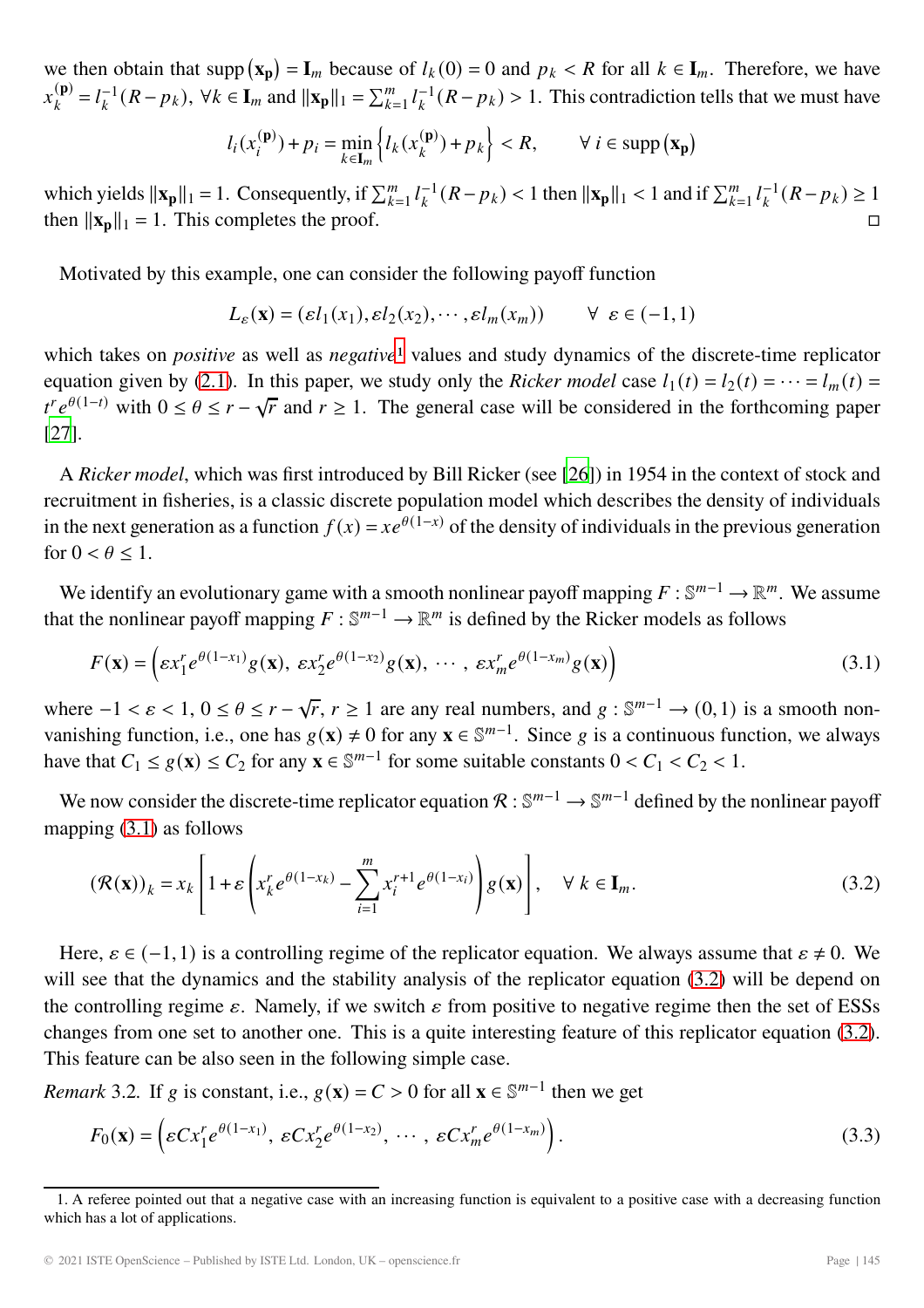<span id="page-7-1"></span>It is easy to check that

$$
(F_0(\mathbf{x}) - F_0(\mathbf{y}), \mathbf{x} - \mathbf{y}) = \varepsilon e^{\theta} C \sum_{k=1}^m \left( x_k^r e^{-\theta x_k} - y_k^r e^{-\theta y_k} \right) (x_k - y_k), \quad \forall \mathbf{x}, \mathbf{y} \in \mathbb{S}^{m-1}.
$$

Since  $0 < \theta \le r$  and  $\mathbf{x}, \mathbf{y} \in \mathbb{S}^{m-1}$ , it is clear  $\left(x_k^r e^{-\theta x_k} - y_k^r e^{-\theta y_k}\right)(x_k - y_k) \ge 0$  for any  $k \in I_m$ . Consequently, we have for any **x**,  $\mathbf{y} \in \mathbb{S}^{m-1}$  that if  $\varepsilon > 0$  then  $(F_0(\mathbf{x}) - F_0(\mathbf{y}), \mathbf{x} - \mathbf{y}) \ge 0$  and if  $\varepsilon < 0$  then  $(F_0(\mathbf{x}) - F_0(\mathbf{v}), \mathbf{x} - \mathbf{v}) \leq 0.$ 

An evolutionary game with the nonlinear payoff mapping  $F : \mathbb{S}^{m-1} \to \mathbb{R}^m$  which satisfies the condition  $(F(\mathbf{x}) - F(\mathbf{y}), \mathbf{x} - \mathbf{y}) \le 0$  for any  $\mathbf{x}, \mathbf{y} \in \mathbb{S}^{m-1}$  is called a *stable game*. The dynamics of the *continuous-time* replicator equation

$$
\dot{x}_k = x_k (f_k(\mathbf{x}) - \mathcal{E}_F(\mathbf{x}, \mathbf{x})), \quad \forall \mathbf{x} \in \mathbb{S}^{m-1} \text{ and } k \in \mathbf{I}_m
$$

governed with the stable game has been studied in the paper [\[10](#page-15-13)] (also see [\[31](#page-16-1)]).

A nonlinear payoff mapping  $F : \mathbb{S}^{m-1} \to \mathbb{R}^m$  is called *monotone* if one has that  $(F(\mathbf{x}) - F(\mathbf{y}), \mathbf{x} - \mathbf{y}) \ge 0$ for any  $\mathbf{x}, \mathbf{y} \in \mathbb{S}^{m-1}$ . The dynamics of the *discrete-time* replicator equation

$$
x'_{k} = x_{k} \left( 1 + f_{k}(\mathbf{x}) - \mathcal{E}_{F}(\mathbf{x}, \mathbf{x}) \right), \quad \forall \ \mathbf{x} \in \mathbb{S}^{m-1} \text{ and } k \in \mathbf{I}_{m}
$$

has been studied in the paper [\[9](#page-15-14)].

Hence, if g is constant then the nonlinear payoff mapping  $F : \mathbb{S}^{m-1} \to \mathbb{R}^m$  given by [\(3.1\)](#page-6-1) is either *monotone* or *stable* depending on the controlling regime  $\varepsilon \in (-1,1)$ . In general, if g is not constant then the nonlinear payoff mapping  $F : \mathbb{S}^{m-1} \to \mathbb{R}^m$  given by [\(3.1\)](#page-6-1) is neither *monotone* nor *stable*. In this paper, we are aiming to study the dynamics of the discrete-time replicator equation  $\mathcal{R}: \mathbb{S}^{m-1} \to \mathbb{S}^{m-1}$  given by  $(3.2)$  for any given non-constant function g.

We now describe the set  $NE(F)$  (resp.  $SNE(F)$ ) of all Nash equilibria (resp. strict Nash equilibria) of the nonlinear payoff mapping  $F : \mathbb{S}^{m-1} \to \mathbb{R}^m$  given by [\(3.1\)](#page-6-1) and the set  $\text{Fix}(\mathcal{R})$  of fixed (rest) points of the discrete-time replicator equation  $\mathcal{R}: \mathbb{S}^{m-1} \to \mathbb{S}^{m-1}$  given by [\(3.2\)](#page-6-2).

<span id="page-7-0"></span>**Proposition 3.3.** Let  $\mathbf{e}_{\alpha} := \frac{1}{|\alpha|} \sum_{i \in \alpha} \mathbf{e}_i$  be the center of the face  $\mathbb{S}^{|\alpha|-1}$  for  $\alpha \subset \mathbf{I}_m$ . Let  $\mathbf{c} := \mathbf{e}_{\mathbf{I}_m} = (\frac{1}{m}, \cdots, \frac{1}{m})$ be the center of the simplex  $\mathbb{S}^{m-1}$ . Then the following statements hold true:

- (*i*) For any nonzero  $\varepsilon \in (-1, 1)$ , one has  $\textbf{Fix}(\mathcal{R}) = \bigcup_{\alpha \in \mathbf{I}_m} {\{\mathbf{e}_{\alpha}\}};$
- (*ii*) For any  $\varepsilon \in (0,1)$ , one has  $SNE(F) = {\mathbf{e}_k}_{k=1}^n \subset NE(F) = \mathbf{Fix}(R)$ ;
- (*iii*) For any  $\varepsilon \in (-1,0)$ , one has  $SNE(F) = \emptyset$  and  $NE(F) = \{c\} \subset Fix(\mathcal{R})$ .

*Proof.* (*i*) We first show  $\textbf{Fix}(\mathcal{R}) = \bigcup_{\alpha \in \mathbf{I}_m} \{\mathbf{e}_\alpha\}$ . It is obvious that  $\bigcup_{\alpha \in \mathbf{I}_m} \{\mathbf{e}_\alpha\} \subset \textbf{Fix}(\mathcal{R})$ . Let  $\mathbf{x} \in \textbf{Fix}(\mathcal{R})$  be a  $\bigcup_{\alpha \in \mathbf{I}_m} \{\mathbf{e}_\alpha\} \subset \textbf{Fix}(\mathcal{R})$ . Let  $\mathbf$ fixed point. We set  $\alpha := \text{supp}(\mathbf{x})$ . Since  $\varepsilon \neq 0$  and  $g(\mathbf{x}) > 0$  for any  $\mathbf{x} \in \mathbb{S}^{m-1}$ , it follows from [\(3.2\)](#page-6-2)

$$
x_k^r e^{\theta(1-x_k)} = \sum_{i \in \alpha} x_i^{r+1} e^{\theta(1-x_i)}, \quad \forall \ k \in \alpha.
$$

This means that  $x_{k_1}^r e^{\theta(1-x_{k_1})} = x_{k_2}^r e^{\theta(1-x_{k_2})}$  for any distinct  $k_1, k_2 \in \alpha$  or equivalently  $x_{k_1} = x_{k_2}$  for any  $k_1, k_2 \in \alpha$ . Hence, we get  $\mathbf{x} = \mathbf{e}_{\alpha}$ . This shows  $\mathbf{Fix}(\mathcal{R}) = \bigcup_{\alpha \in \mathbf{I}_m} {\{\mathbf{e}_{\alpha}\}}$ .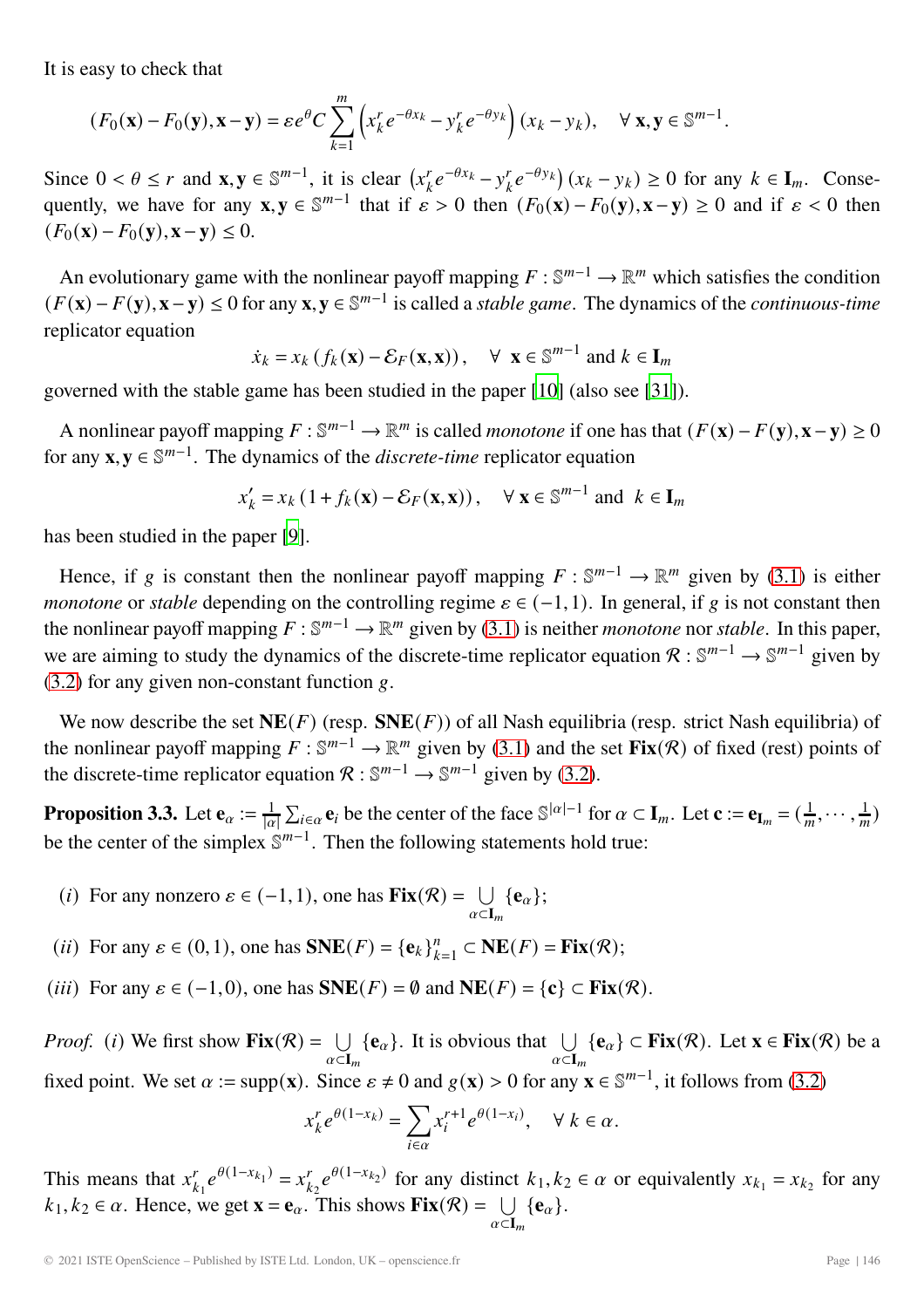(*ii*) Let  $\varepsilon > 0$ . We first show  $NE(F) = \bigcup_{\alpha \subset I_m} {\{e_{\alpha}\}}$ . Since for any  $y \in \mathbb{S}^{m-1}$  and  $\alpha \subset I_m$  $\alpha$ ⊂**I**<sub>m</sub>

$$
\mathcal{E}_F(\mathbf{e}_\alpha,\mathbf{e}_\alpha)=\varepsilon\frac{e^{\theta(1-|\alpha|^{-1})}}{|\alpha|^r}g(\mathbf{e}_\alpha)\geq \varepsilon\left(\sum_{i\in\alpha}y_i\right)\frac{e^{\theta(1-|\alpha|^{-1})}}{|\alpha|^r}g(\mathbf{e}_\alpha)=\mathcal{E}_F(\mathbf{y},\mathbf{e}_\alpha),
$$

we get  $\cup$  $\bigcup_{\alpha \subset \mathbf{I}_m} {\mathbf{e}_{\alpha}}$  ⊂ **NE**(*F*). Let **x** ∈ **NE**(*F*) and  $\alpha := \text{supp}(\mathbf{x})$ . We have for **z** ∈ S<sup>*m*-1</sup>

$$
\varepsilon\left(\sum_{i\in\alpha}z_i\right)\min_{i\in\alpha}\{x_i^re^{\theta(1-x_i)}\}g(\mathbf{x})\leq \mathcal{E}_F(\mathbf{z},\mathbf{x})\leq \varepsilon\left(\sum_{i\in\alpha}z_i\right)\max_{i\in\alpha}\{x_i^re^{\theta(1-x_i)}\}g(\mathbf{x}).
$$

Since  $\mathbf{x} \in \mathbf{NE}(F)$ , we must have

$$
\mathcal{E}_F(\mathbf{x}, \mathbf{x}) = \max_{\mathbf{z} \in \mathbb{S}^{m-1}} \mathcal{E}_F(\mathbf{z}, \mathbf{x}) = \varepsilon \max_{i \in \alpha} \{x_i^r e^{\theta(1-x_i)}\} g(\mathbf{x}).
$$

On the other hand, we have

$$
\mathcal{E}_F(\mathbf{x}, \mathbf{x}) = \varepsilon \left( \sum_{i \in \alpha} x_i^{r+1} e^{\theta(1-x_i)} \right) g(\mathbf{x}) \leq \varepsilon \max_{i \in \alpha} \{ x_i^r e^{\theta(1-x_i)} \} g(\mathbf{x}).
$$

Consequently, we obtain  $x_k^r e^{\theta(1-x_k)} = \max_{i \in \alpha} \{x_i^r e^{\theta(1-x_i)}\}$  for any  $k \in \alpha$ . This means that  $x_{k_1} = x_{k_2}$  for any  $k_1, k_2 \in \alpha$  or  $\mathbf{x} = \mathbf{e}_{\alpha}$ . This shows  $\mathbf{NE}(F) = \bigcup_{\alpha \in \mathbf{I}_m} {\{\mathbf{e}_{\alpha}\}}$ .

We now show  ${\{\mathbf{e}_k\}}_{k=1}^n \subset \mathbf{SNE}(F)$ , i.e., the strategy  $\mathbf{e}_k$  is the unique best reply to itself,  $\mathbf{BR}(\mathbf{e}_k) = {\{\mathbf{e}_k\}}$ for all  $k \in I_m$ . Indeed, for all  $y \in \mathbb{S}^{m-1} \setminus \{e_k\}$  we have that

$$
\mathcal{E}_F(\mathbf{e}_k,\mathbf{e}_k)=\varepsilon 1^{r+1}e^{\theta(1-1)}g(\mathbf{e}_k)>\varepsilon y_k 1^r e^{\theta(1-1)}g(\mathbf{e}_k)=\mathcal{E}_F(\mathbf{y},\mathbf{e}_k).
$$

On the other hand, we have for any  $\alpha \subset I_m$  with  $|\alpha| > 1$  and  $k \in \alpha$ 

$$
\mathcal{E}_F(\mathbf{e}_\alpha,\mathbf{e}_\alpha)=\varepsilon\left(\sum_{i\in\alpha}\frac{1}{|\alpha|}\right)\frac{e^{\theta\left(1-|\alpha|^{-1}\right)}}{|\alpha|^r}g(\mathbf{e}_\alpha)=\varepsilon\cdot1\cdot\frac{e^{\theta\left(1-|\alpha|^{-1}\right)}}{|\alpha|^r}g(\mathbf{e}_\alpha)=\mathcal{E}_F(\mathbf{e}_k,\mathbf{e}_\alpha).
$$

This means that the Nash equilibrium  $\mathbf{e}_{\alpha}$  for any  $\alpha \subset \mathbf{I}_m$  with  $|\alpha| > 1$  is not the strict Nash equilibrium. Consequently, the strict Nash equilibria are only vertices of the simplex, i.e.,  $SNE(F) = {\mathbf{e}_k}_{k=1}^n$ .

(*iii*) Let  $\varepsilon$  < 0. We first show **NE**(*F*) = {**c**}. It is obvious that **c**  $\in$  **NE**(*F*).

Let  $\mathbf{x} \in \mathbf{NE}(F)$  and  $\alpha := \text{supp}(\mathbf{x})$ . We then want to prove that  $\alpha = \mathbf{I}_m$ . We assume the contrary, i.e.,  $\alpha \neq I_m$ . Let  $k \in I_m \setminus \alpha$  (since  $I_m \setminus \alpha \neq \emptyset$ ). Since  $\varepsilon < 0$ ,  $g(\mathbf{x}) > 0$ , and  $\mathbf{x} \in \mathbf{NE}(F)$ , we face the contradiction

$$
0 = \mathcal{E}_F(\mathbf{e}_k, \mathbf{x}) \le \mathcal{E}_F(\mathbf{x}, \mathbf{x}) = \varepsilon \left( \sum_{i \in \alpha} x_i^{r+1} e^{\theta(1-x_i)} \right) g(\mathbf{x}) < 0.
$$

This shows  $\alpha = I_m$ . In this case, we have for any **z** ∈  $\mathbb{S}^{m-1}$ 

$$
\varepsilon \max_{i \in \mathbf{I}_m} \{x_i^r e^{\theta(1-x_i)}\} g(\mathbf{x}) \leq \mathcal{E}_F(\mathbf{z}, \mathbf{x}) \leq \varepsilon \min_{i \in \mathbf{I}_m} \{x_i^r e^{\theta(1-x_i)}\} g(\mathbf{x}).
$$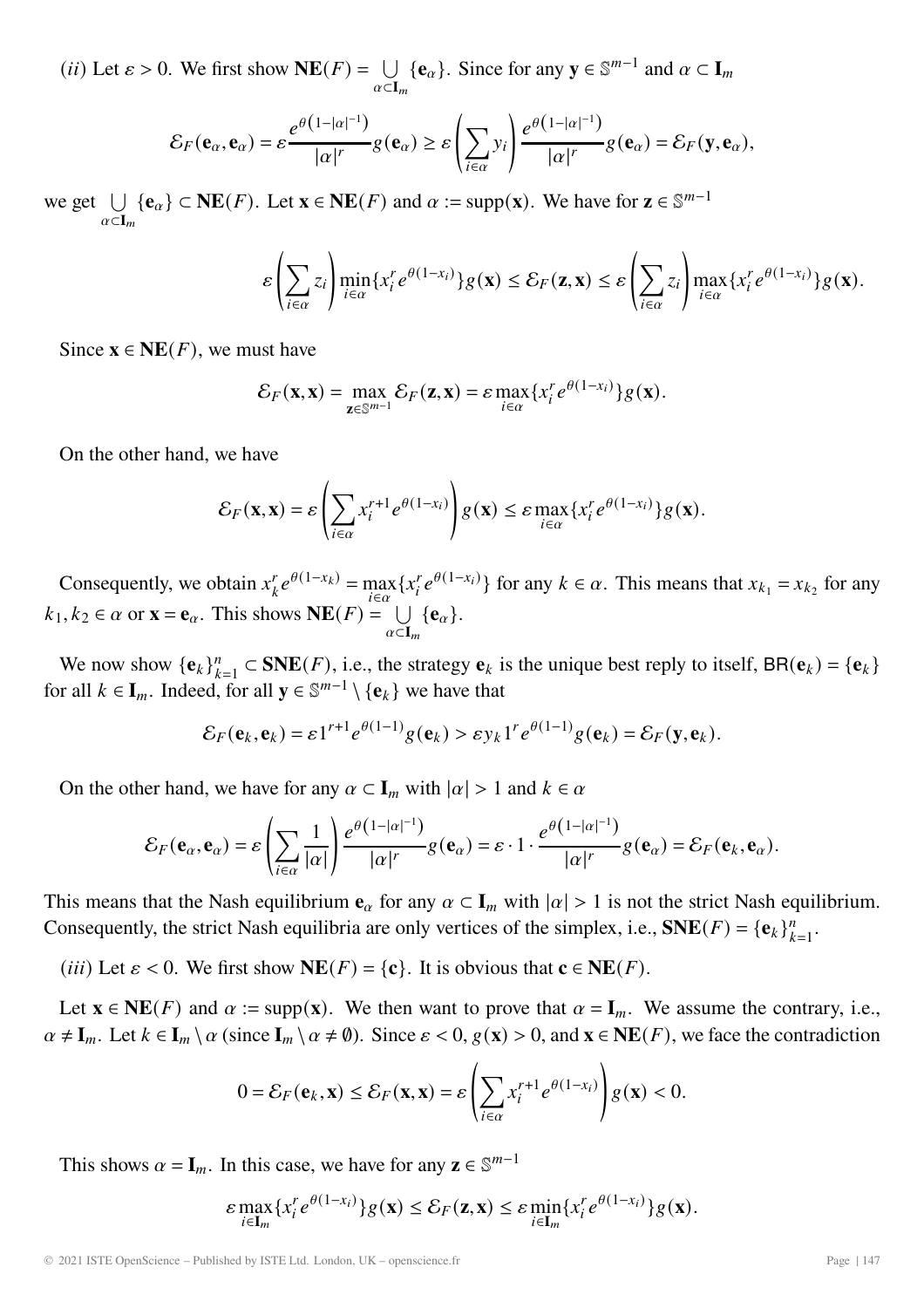Since  $\mathbf{x} \in \textbf{NE}(F)$ , we must have

$$
\mathcal{E}_F(\mathbf{x}, \mathbf{x}) = \max_{\mathbf{z} \in \mathbb{S}^{m-1}} \mathcal{E}_F(\mathbf{z}, \mathbf{x}) = \varepsilon \min_{i \in \mathbf{I}_m} \{x_i^r e^{\theta(1-x_i)}\} g(\mathbf{x}).
$$

On the other hand, we have

$$
\mathcal{E}_F(\mathbf{x}, \mathbf{x}) = \varepsilon \left( \sum_{i=1}^m x_i^{r+1} e^{\theta(1-x_i)} \right) g(\mathbf{x}) \leq \varepsilon \min_{i \in \mathbf{I}_m} \{ x_i^r e^{\theta(1-x_i)} \} g(\mathbf{x}).
$$

Consequently, we obtain  $x_k^r e^{\theta(1-x_k)} = \min_{i \in I_m} \{x_i^r e^{\theta(1-x_i)}\}$  for any  $k \in I_m$ . This means that  $x_{k_1} = x_{k_2}$  for any  $i \in I_m$ <br>
– ∫  $k_1, k_2 \in \mathbf{I}_m$  or  $\mathbf{x} = \mathbf{c}$ . This shows  $\mathbf{NE}(F) = \{\mathbf{c}\}.$ 

We now show  $SNE(F) = \emptyset$ , i.e, the center **c** of the simplex  $\mathbb{S}^{m-1}$  which is the unique Nash equilibrium is not a strict Nash equilibrium. Namely, we show BR( $\mathbf{c}$ ) =  $\mathbb{S}^{m-1}$ . Indeed, for all  $\mathbf{y} \in \mathbb{S}^{m-1}$  we have that

$$
\mathcal{E}_F(\mathbf{c}, \mathbf{c}) = \varepsilon \left( \sum_{i=1}^m \frac{1}{m} \right) \frac{e^{\theta (1 - m^{-1})}}{m^r} g(\mathbf{c}) = \varepsilon \left( \sum_{i=1}^m y_i \right) \frac{e^{\theta (1 - m^{-1})}}{m^r} g(\mathbf{c}) = \mathcal{E}_F(\mathbf{y}, \mathbf{c}).
$$

In the next sections, we will describe the set  $\mathbf{ESS}(F)$  of all local ESSs of the nonlinear payoff mapping  $F: \mathbb{S}^{m-1} \to \mathbb{R}^m$  and study the dynamics (stability analysis) of the discrete-time replicator equation  $\mathcal{R} : \mathbb{S}^{m-1} \longrightarrow \mathbb{S}^{m-1}$ .

#### **4.** The regime  $\varepsilon \in (0,1)$

In this section, we always assume  $\varepsilon \in (0,1)$ . We first describe the set  $\mathbf{ESS}(F)$  of all local ESSs of the nonlinear payoff mapping  $F : \mathbb{S}^{m-1} \to \mathbb{R}^m$  given by [\(3.1\)](#page-6-1).

**Proposition 4.1.** We have  $\text{ESS}(F) = {\bf e}_1, {\bf e}_2, \dots, {\bf e}_m$  where  ${\bf e}_i$  is the vertex of the simplex  $\mathbb{S}^{m-1}$  for  $i \in I_m$ .

*Proof.* According to Definition [2.2](#page-3-1) (see item (i)), we have  $ESS(F) \subset NE(F)$ . Let us first show  ${\bf e}_1, {\bf e}_2, \dots, {\bf e}_m$  ⊂ **ESS**(*F*). It order to accomplish it, we want to show that there is a sufficiently small neighborhood  $U(\mathbf{e}_k) \subset \mathbb{S}^{m-1}$  of the vertex  $\mathbf{e}_k$  for  $k \in \mathbf{I}_m$  such that  $\mathcal{E}_F(\mathbf{e}_k, \mathbf{y}) > \mathcal{E}_F(\mathbf{y}, \mathbf{y})$  for all **y** ∈  $U(\mathbf{e}_k) \setminus {\{\mathbf{e}_k\}}$ . Since  $U(\mathbf{e}_k) \subset \mathbb{S}^{m-1}$  is sufficiently small, we have MaxInd(**y**) = { $k$ } and supp(**y**) \{ $k$ } ≠ Ø for all  $y \in U(\mathbf{e}_k) \setminus {\{\mathbf{e}_k\}}$ . Consequently, we get for all  $y \in U(\mathbf{e}_k) \setminus {\{\mathbf{e}_k\}}$ 

$$
\mathcal{E}_F(\mathbf{y}, \mathbf{y}) = \varepsilon \left( \sum_{i \in \text{supp}(\mathbf{y})} y_i^{r+1} e^{\theta(1-y_i)} \right) g(\mathbf{y})
$$
  
<  $\varepsilon \sum_{i \in \text{supp}(\mathbf{y})} \{y_i^r e^{\theta(1-y_i)}\} g(\mathbf{y}) = \varepsilon \left( y_k^r e^{\theta(1-y_k)} \right) g(\mathbf{y}) = \mathcal{E}_F(\mathbf{e}_k, \mathbf{y}).$ 

This shows  $\{e_1, e_2, \cdots, e_m\} \subset \text{ESS}(F)$ .

We now show  $\mathbf{ESS}(F) \cap \mathbf{NE}(F) = \{\mathbf{e}_1, \mathbf{e}_2, \cdots, \mathbf{e}_m\}$ . Let  $\mathbf{e}_{\alpha} \in \mathbf{NE}(F)$  with  $|\alpha| \geq 2$  be any Nash equilibrium. Let  $\alpha := \{i_1, i_2, \dots, i_{|\alpha|}\}$  such that  $i_1 < i_2 < \dots < i_{|\alpha|}$ . We want to show that for any sufficiently small neighborhood  $U(\mathbf{e}_{\alpha}) \subset \mathbb{S}^{m-1}$  of the point  $\mathbf{e}_{\alpha}$  there always exists  $\bar{\mathbf{y}} \in U(\mathbf{e}_{\alpha}) \setminus \{\mathbf{e}_{\alpha}\}\$  such that  $\mathcal{E}_F(\mathbf{e}_\alpha, \bar{\mathbf{y}}) < \mathcal{E}_F(\bar{\mathbf{y}}, \bar{\mathbf{y}})$ . Let  $\delta > 0$  be any sufficiently small number and  $\|\bar{\mathbf{y}} - \mathbf{e}_\alpha\|_1 < \delta$  such that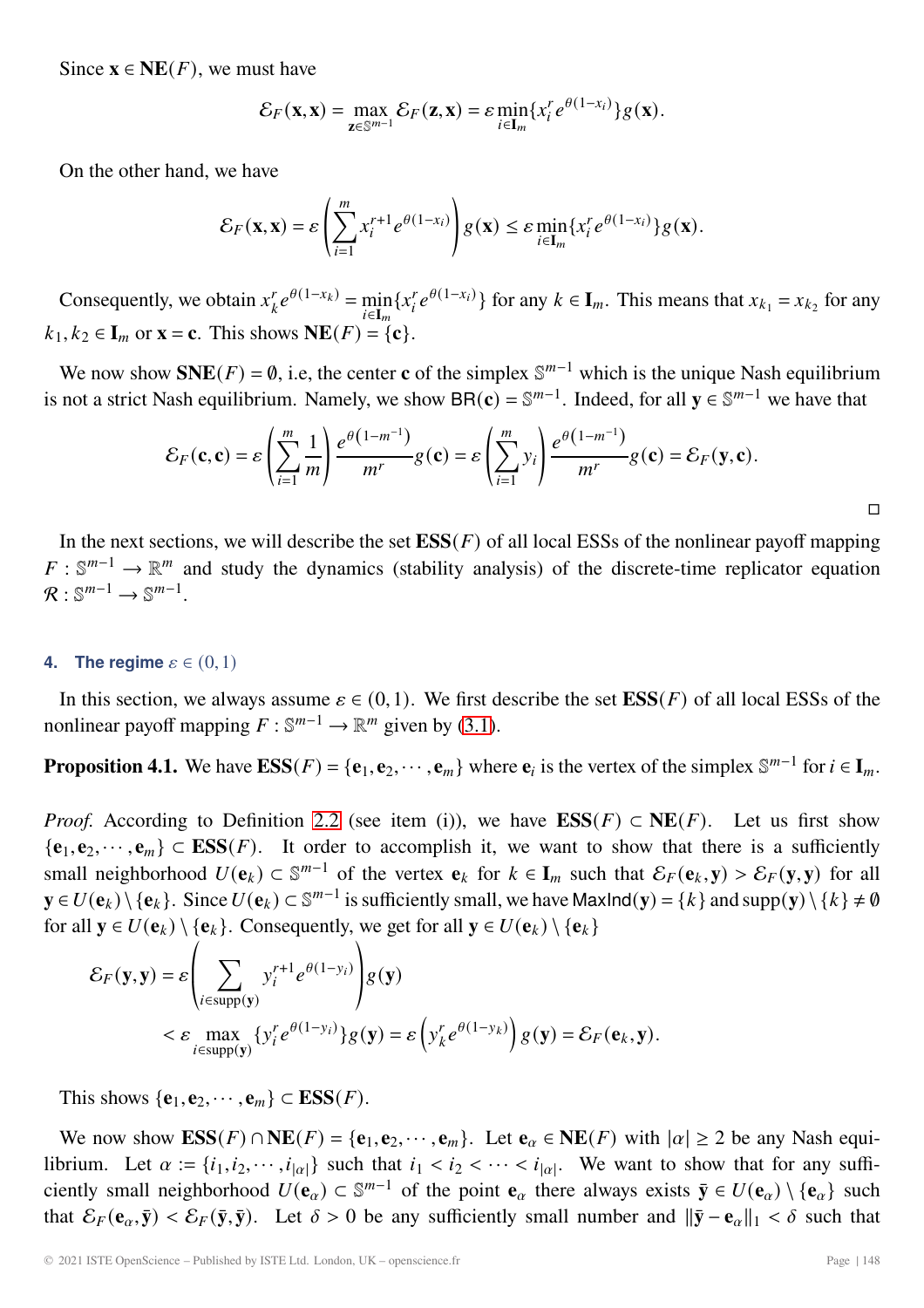<span id="page-10-1"></span> $supp(\bar{y}) = \alpha$  and  $\bar{y}_{i_1} < \bar{y}_{i_2} < \cdots < \bar{y}_{i_{|\alpha|}}$  (it is always possible to choose such  $\bar{y} \in U(\mathbf{e}_{\alpha})$  for any  $\delta > 0$ ). Since  $\bar{y}_{i_1}^r e^{\theta(1-\bar{y}_{i_1})} < \bar{y}_{i_2}^r e^{\theta(1-\bar{y}_{i_2})} < \cdots < \bar{y}_{i_{|\alpha|}}^r e^{\theta(1-\bar{y}_{i_{|\alpha|}})}$ , it follows from Chebyshev's sum inequality (see [\[19\]](#page-15-15))

$$
\mathcal{E}_F(\mathbf{e}_{\alpha}, \bar{\mathbf{y}}) = \varepsilon \left( \frac{1}{|\alpha|} \sum_{j=1}^{|\alpha|} \bar{y}_{i_j}^r e^{\theta \left( 1 - \bar{y}_{i_j} \right)} \right) g(\bar{\mathbf{y}}) < \varepsilon \left( \sum_{j=1}^{|\alpha|} \bar{y}_{i_j}^{r+1} e^{\theta \left( 1 - \bar{y}_{i_j} \right)} \right) g(\bar{\mathbf{y}}) = \mathcal{E}_F(\bar{\mathbf{y}}, \bar{\mathbf{y}}).
$$

It means that  $\mathbf{e}_{\alpha} \in \mathbf{NE}(F)$  ( $|\alpha| \geq 2$ ) is not a local ESS. This completes the proof.

We now study the dynamics (the stability analysis) of the discrete-time replicator equation given by [\(3.2\)](#page-6-2) for  $\varepsilon > 0$  by means of the Lyapunov function.

<span id="page-10-0"></span>**Theorem 4.2.** *Let*  $\mathcal{R}: \mathbb{S}^{m-1} \to \mathbb{S}^{m-1}$  *be the discrete-time replicator equation given by* [\(3.2\)](#page-6-2) *and*  $\epsilon \in (0,1)$ *. Then the following statements hold true:*

- (i) The functions  $M_k(\mathbf{x}) := \max_{i \in \mathbf{I}_m} \{x_i\} x_k$  for all  $k \in \mathbf{I}_m$  are the increasing Lyapunov functions for  $\mathcal{P}_k$  integral integral.  $\mathcal{R}: \text{int}\mathbb{S}^{m-1}\to \text{int}\mathbb{S}^{m-1}$ :
- (*ii*) The functions  $M_{\alpha,k}(\mathbf{x}) := \max_{i \in \alpha} \{x_i\} x_k$  for all  $k \in \alpha$  are the increasing Lyapunov functions for  $\mathcal{R}: \text{int}\mathbb{S}^{|\alpha|-1} \to \text{int}\mathbb{S}^{|\alpha|-1}:$
- (*iii*) *The trajectory of the replicator equation*  $\mathcal{R}: \mathbb{S}^{m-1} \to \mathbb{S}^{m-1}$  *starting from any initial point*  $\mathbf{x} \in \mathbb{S}^{m-1}$ *converges to the center of the face* S|MaxInd(**x**)|−1*.*

*Proof.* (i) We show that  $M_k(x)$  for  $k \in I_m$  is the increasing Lyapunov function along the trajectory of the operator  $\mathcal{R}: \text{int}\mathbb{S}^{m-1} \to \text{int}\mathbb{S}^{m-1}$ . Let  $\mathbf{x} \in \text{int}\mathbb{S}^{m-1}$ .

It follows from [\(3.2\)](#page-6-2) for any  $k, t \in I_m$  that if  $x_t = x_k$  then  $(\mathcal{R}(\mathbf{x}))_t = (\mathcal{R}(\mathbf{x}))_k$  and if  $x_t \neq x_k$  then

$$
(\mathcal{R}(\mathbf{x}))_t - (\mathcal{R}(\mathbf{x}))_k
$$
  
=  $(x_t - x_k) \left[ 1 + \varepsilon \left( \frac{x_t^{r+1} e^{\theta(1-x_t)} - x_k^{r+1} e^{\theta(1-x_k)}}{x_t - x_k} - \sum_{i=1}^m x_i^{r+1} e^{\theta(1-x_i)} \right) g(\mathbf{x}) \right]$ 

which yields the following equality

$$
(\mathcal{R}(\mathbf{x}))_t - (\mathcal{R}(\mathbf{x}))_k = (x_t - x_k) (1 - \varepsilon g(\mathbf{x})) +
$$
  
+ 
$$
\varepsilon (x_t - x_k) \left[ \frac{x_t^{r+1} e^{\theta(1 - x_t)} - x_k^{r+1} e^{\theta(1 - x_k)}}{x_t - x_k} + \sum_{i=1}^m x_i \left( 1 - x_i^r e^{\theta(1 - x_i)} \right) \right] g(\mathbf{x})
$$

Since  $0 < \varepsilon g(\mathbf{x}) < 1$ ,  $0 \le x_i^r e^{\theta(1-x_i)} \le 1$  for all  $i \in \mathbf{I}_m$  and

$$
\left(x_t^{r+1}e^{\theta(1-x_t)} - x_k^{r+1}e^{\theta(1-x_k)}\right)(x_t - x_k) \ge 0, \quad \forall \mathbf{x} \in \text{int}\mathbb{S}^{m-1},
$$

we obtain  $\text{Sign}\left((\mathcal{R}(\mathbf{x}))_t - (\mathcal{R}(\mathbf{x}))_k\right) = \text{Sign}(x_t - x_k)$  for any  $k, t \in I_m$  and

$$
\mathsf{MaxInd}\left(\mathcal{R}(\mathbf{x})\right) = \mathsf{MaxInd}(\mathbf{x}), \quad \forall \mathbf{x} \in \text{int}\mathbb{S}^{m-1}.
$$

 $\Box$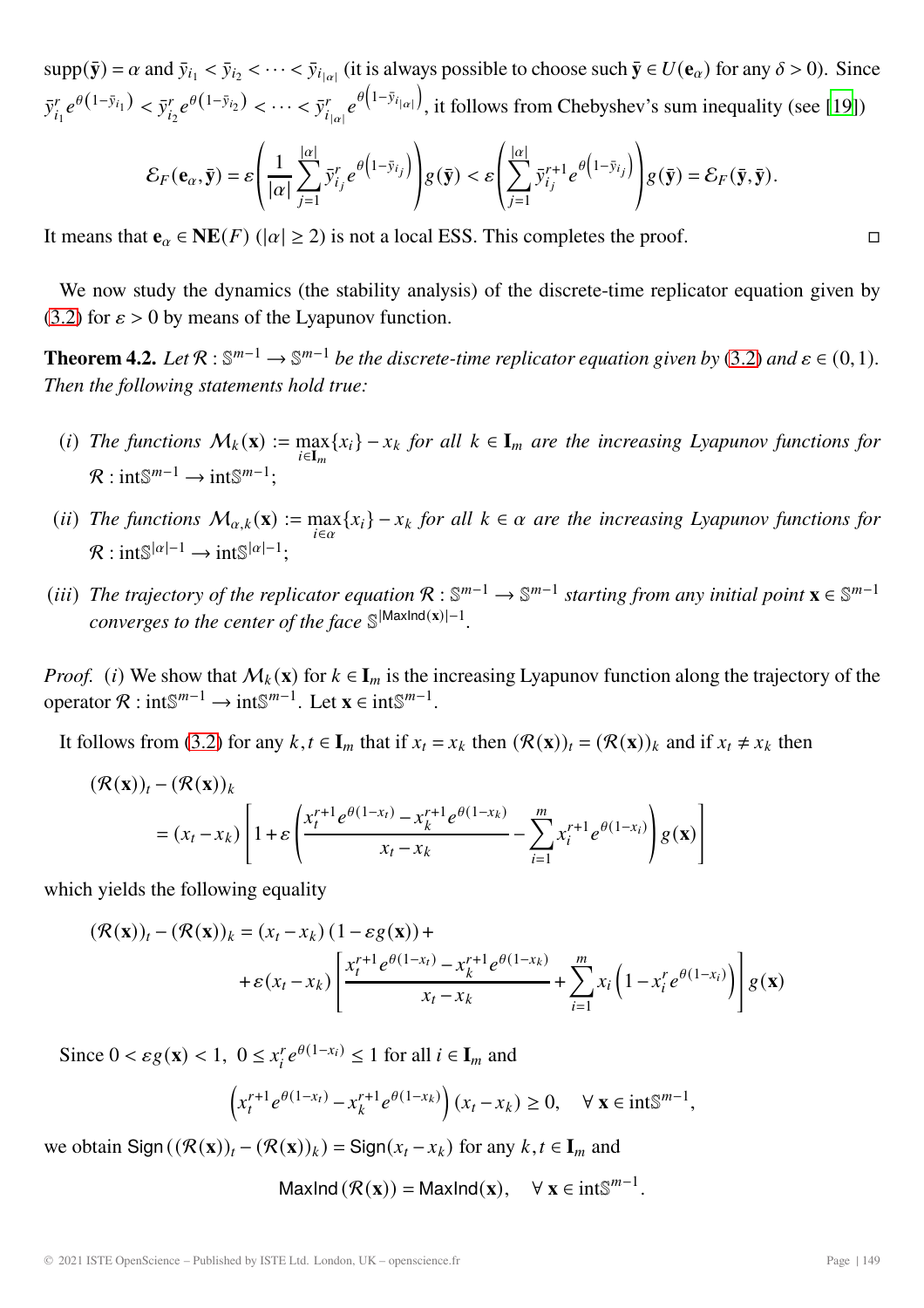Moreover, if  $t \in \text{MaxInd}(\mathcal{R}(\mathbf{x})) = \text{MaxInd}(\mathbf{x})$  then for all  $k \in \mathbf{I}_m$ 

$$
(\mathcal{R}(\mathbf{x}))_t - (\mathcal{R}(\mathbf{x}))_k = (x_t - x_k) +
$$
  
+  $\varepsilon (x_t - x_k) \left( \frac{x_k (x_t^r e^{\theta(1 - x_t)} - x_k^r e^{\theta(1 - x_k)})}{x_t - x_k} + \sum_{i=1}^m x_i (x_t^r e^{\theta(1 - x_i)} - x_i^r e^{\theta(1 - x_i)}) \right) g(\mathbf{x})$ 

This means  $M_k(\mathcal{R}(\mathbf{x})) \geq M_k(\mathbf{x})$  for all  $k \in \mathbf{I}_m$ .

By repeating this process, we get for all  $k \in I_m$ ,  $n \in \mathbb{N}$ , and  $\mathbf{x} \in \text{int}\mathbb{S}^{m-1}$  that

$$
\mathsf{MaxInd}\left(\mathcal{R}^{(n)}(\mathbf{x})\right) = \mathsf{MaxInd}(\mathbf{x}), \quad \mathcal{M}_k\left(\mathcal{R}^{(n+1)}(\mathbf{x})\right) \ge \mathcal{M}_k\left(\mathcal{R}^{(n)}(\mathbf{x})\right).
$$

This shows that  $\mathcal{M}_k(\mathbf{x})$  for all  $k \in \mathbf{I}_m$  is the Lyapunov function over the set intS<sup> $m-1$ </sup>.

The part  $(ii)$  can be similarly proved. Its proof is omitted here.

We now prove the part (*iii*). Without loss of generality, we may assume that **x** ∈ int $\mathbb{S}^{m-1}$ . Otherwise, we choose the suitable Lyapunov function given in the part (*ii*) depending on an initial point  $\mathbf{x} \in \mathbb{S}^{m-1}$ . We fix  $t_0 \in \text{MaxInd}(\mathbf{x}) = \text{MaxInd}(\mathcal{R}^{(n)}(\mathbf{x})).$ 

Since the sequence  $\left\{ \mathcal{M}_k \left( \mathcal{R}^{(n)}(\mathbf{x}) \right) \right\}_{n=0}^{\infty}$  where

$$
\mathcal{M}_{k}\left(\mathcal{R}^{(n)}(\mathbf{x})\right) = \left(\mathcal{R}^{(n)}(\mathbf{x})\right)_{t_{0}} - \left(\mathcal{R}^{(n)}(\mathbf{x})\right)_{k}
$$

is convergent for each  $k \in I_m$ , the sequence  $\left\{ (\mathcal{R}^{(n)}(\mathbf{x}))_{t_0} \right\}$ ∞  $n=0$ where

$$
\left(\mathcal{R}^{(n)}(\mathbf{x})\right)_{t_0} = \frac{1}{m} \left(1 + \sum_{k=1}^{m} \mathcal{M}_k\left(\mathcal{R}^{(n)}(\mathbf{x})\right)\right)
$$

is also convergent. Hence, the sequence  $\{(\mathcal{R}^{(n)}(\mathbf{x}))\}$  $\boldsymbol{k}$  $\int_{n=0}^{\infty}$  for each  $k \in I_m$  where

$$
\left(\mathcal{R}^{(n)}(\mathbf{x})\right)_k = \left(\mathcal{R}^{(n)}(\mathbf{x})\right)_{t_0} - \mathcal{M}_k\left(\mathcal{R}^{(n)}(\mathbf{x})\right)
$$

is also convergent. This means that the trajectory  $\{\mathcal{R}^{(n)}(\mathbf{x})\}_{n=0}^{\infty}$  is convergent and its omega limiting point<br>is some fixed (rest) point  $\mathbf{x}^*$ . We now went to show that is some fixed (rest) point **x**∗. We now want to show that

$$
MaxInd(x^*) = MaxInd(x).
$$

Since MaxInd(**x**) = MaxInd  $(\mathcal{R}^{(n)}(\mathbf{x}))$  and  $\mathcal{M}_k(\mathcal{R}^{(n+1)}(\mathbf{x})) \geq \mathcal{M}_k(\mathcal{R}^{(n)}(\mathbf{x}))$  for any  $n \in \mathbb{N}$  and  $k \in \mathbf{I}_m$ , we we that MaxInd(**x**<sup>\*</sup>) = MaxInd(**x**) have that MaxInd $(\mathbf{x}^*)$  ⊃ MaxInd $(\mathbf{x})$ .

We now show MaxInd( $\mathbf{x}^*$ ) ⊂ MaxInd( $\mathbf{x}$ ). Indeed, if  $k_0 \in \text{MaxInd}(\mathbf{x}^*)$  then we get that

$$
0 \leq M_{k_0}(\mathbf{x}) \leq M_{k_0}(\mathcal{R}(\mathbf{x})) \leq \cdots M_{k_0}(\mathcal{R}^{(n)}(\mathbf{x})) \leq \cdots \leq M_{k_0}(\mathbf{x}^*) = 0
$$

This means  $M_{k_0}(\mathbf{x}) = 0$  or  $k_0 \in \text{MaxInd}(\mathbf{x})$ . Hence, we prove MaxInd( $\mathbf{x}^*$ ) = MaxInd( $\mathbf{x}$ ). Consequently, due to Proposition [3.3,](#page-7-0) among the centers of all faces of the simplex the only fixed point **<sup>x</sup>**<sup>∗</sup> which satisfies the property MaxInd( $\mathbf{x}$ <sup>∗</sup>) = MaxInd( $\mathbf{x}$ ) is the center of the face  $\mathbb{S}^{|\mathbf{MaxInd}(\mathbf{x})|-1}$ . This completes the proof.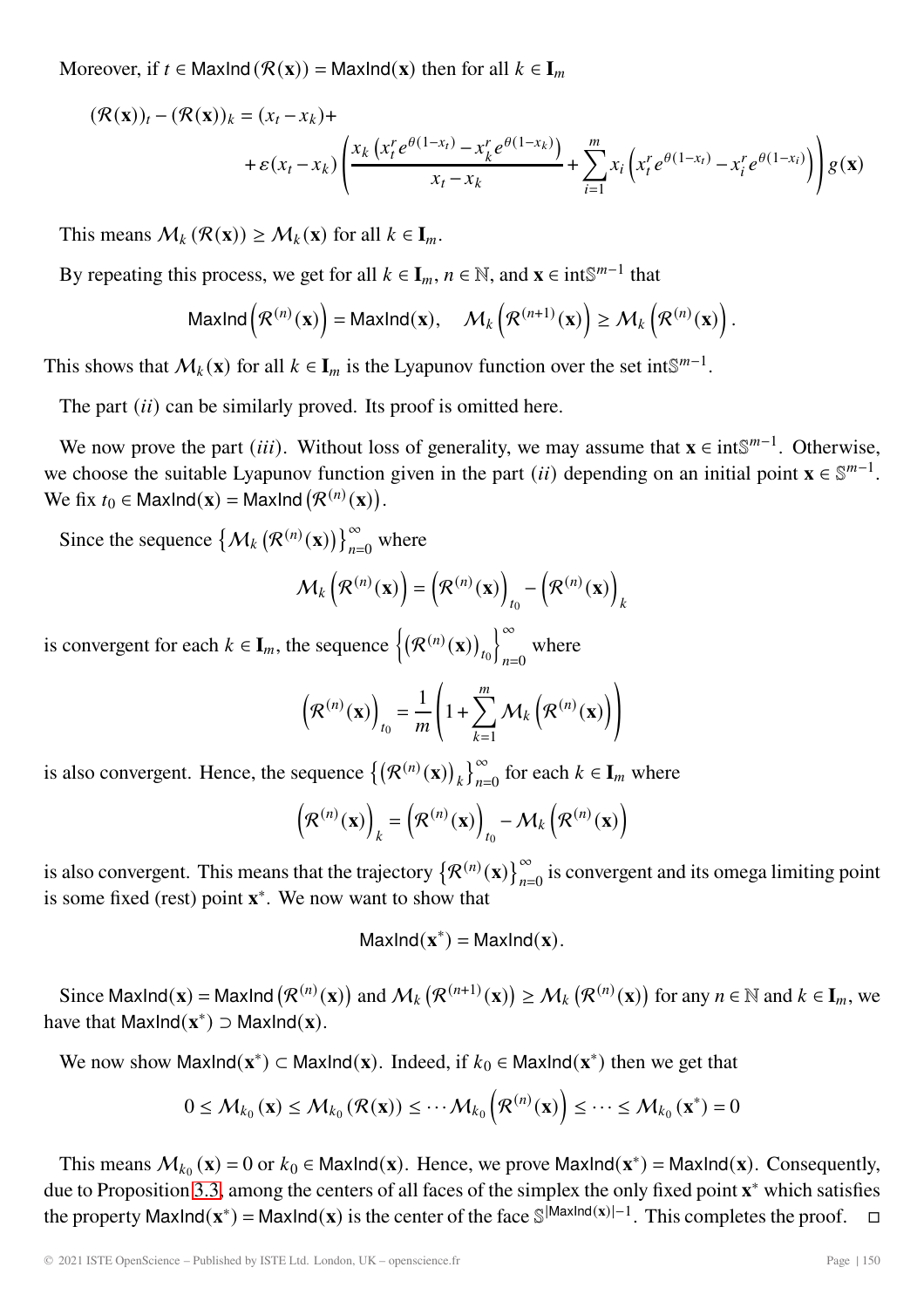#### <span id="page-12-0"></span>**5.** The regime  $\varepsilon \in (-1,0)$

In this section, we always assume  $\varepsilon \in (-1,0)$ . We first describe the set **ESS**(*F*) of all local ESSs of the nonlinear payoff mapping  $F : \mathbb{S}^{m-1} \to \mathbb{R}^m$  given by [\(3.1\)](#page-6-1).

**Proposition 5.1.** We have  $\text{ESS}(F) = \{c\}$  where **c** is the center of the simplex  $\mathbb{S}^{m-1}$ .

*Proof.* According to Definition [2.2,](#page-3-1) we have  $\text{ESS}(F) \subset \text{NE}(F) = \{c\}$ . Let us show  $c \in \text{ESS}(F)$ . Let  $U(\mathbf{c}) \subset \mathbb{S}^{m-1}$  be a sufficiently small neighborhood of the center **c** of the simplex  $\mathbb{S}^{m-1}$ . Since  $\varepsilon < 0$ , the vectors **y** and  $F(y)$  are the same ordered, i.e., if  $y_i > y_j$  (resp.  $y_i < y_j$ ) then  $(F(y))_i > (F(y))_i$  (resp.  $(F(y))_i < (F(y))_i$ , it then follows from Chebyshev's sum inequality (see [\[19](#page-15-15)])

$$
\mathcal{E}_F(\mathbf{c}, \mathbf{y}) = \varepsilon \left( \frac{1}{m} \sum_{i=1}^m y_i^r e^{\theta(1-y_i)} \right) g(\mathbf{y}) > \varepsilon \left( \sum_{i=1}^m y_i^{r+1} e^{\theta(1-y_i)} \right) g(\mathbf{y}) = \mathcal{E}_F(\mathbf{y}, \mathbf{y}).
$$

for any  $y \in U(c) \setminus \{c\}$  (for our case, the equality in Chebyshev's sum inequality holds only for  $y = c$ ). It means  $c \in ESS(F)$ . This completes the proof. means  $c \in ESS(F)$ . This completes the proof.

We now study the dynamics (the stability analysis) of the discrete-time replicator equation given by [\(3.2\)](#page-6-2) for  $\varepsilon$  < 0 by means of the Lyapunov function.

We define the following constants

$$
K := \sqrt{r+1} \left( \frac{r+1-\sqrt{r+1}}{\theta} \right)^r e^{\theta + \sqrt{r+1} - r - 1}, \quad \mu := \max_{\mathbf{x} \in \mathbb{S}^{m-1}} g(\mathbf{x}) \cdot \max \{1 + r - \theta; K\}
$$

**Theorem 5.2.** Let  $\mathcal{R}: \mathbb{S}^{m-1} \to \mathbb{S}^{m-1}$  be the discrete-time replicator equation given by [\(3.2\)](#page-6-2) and  $\varepsilon \in \mathcal{L}$  $\left(-\frac{1}{\mu},0\right) \cap (-1,0)$ *. Then the following statements hold true:* 

- (i) The functions  $M_k(\mathbf{x}) := \max_{i \in \mathbf{I}_m} \{x_i\} x_k$  for all  $k \in \mathbf{I}_m$  are the decreasing Lyapunov functions for  $\mathcal{P}_k$  integral integral.  $\mathcal{R}: \text{int}\mathbb{S}^{m-1}\rightarrow \text{int}\mathbb{S}^{m-1}$ :
- (*ii*) The functions  $M_{\alpha,k}(\mathbf{x}) := \max_{i \in \alpha} \{x_i\} x_k$  for all  $k \in \alpha$  are the decreasing Lyapunov functions for  $\mathcal{R}$  · int $\mathbb{S}^{|\alpha|-1} \to \text{int} \mathbb{S}^{|\alpha|-1}$ .
- (iii) The trajectory of the replicator equation  $\mathcal{R}: \mathbb{S}^{m-1} \to \mathbb{S}^{m-1}$  starting from any initial point  $\mathbf{x} \in \mathbb{S}^{m-1}$ *converges to the center of the face*  $\mathbb{S}^{\text{supp}(\mathbf{x})[-1]}$ .

*Proof.* (i) We show that  $M_k(\mathbf{x})$  for  $k \in I_m$  is the decreasing Lyapunov function along the trajectory of the operator  $\mathcal{R}: \text{int}\mathbb{S}^{m-1} \to \text{int}\mathbb{S}^{m-1}$ . Let  $\mathbf{x} \in \text{int}\mathbb{S}^{m-1}$ .

It follows from [\(3.2\)](#page-6-2) for any  $k, t \in I_m$  that if  $x_t = x_k$  then  $(\mathcal{R}(\mathbf{x}))_t = (\mathcal{R}(\mathbf{x}))_k$  and if  $x_t \neq x_k$  then

$$
(\mathcal{R}(\mathbf{x}))_t - (\mathcal{R}(\mathbf{x}))_k
$$
  
=  $(x_t - x_k) \left[ 1 + \varepsilon \left( \frac{x_t^{r+1} e^{\theta(1-x_t)} - x_k^{r+1} e^{\theta(1-x_k)}}{x_t - x_k} - \sum_{i=1}^m x_i^{r+1} e^{\theta(1-x_i)} \right) g(\mathbf{x}) \right]$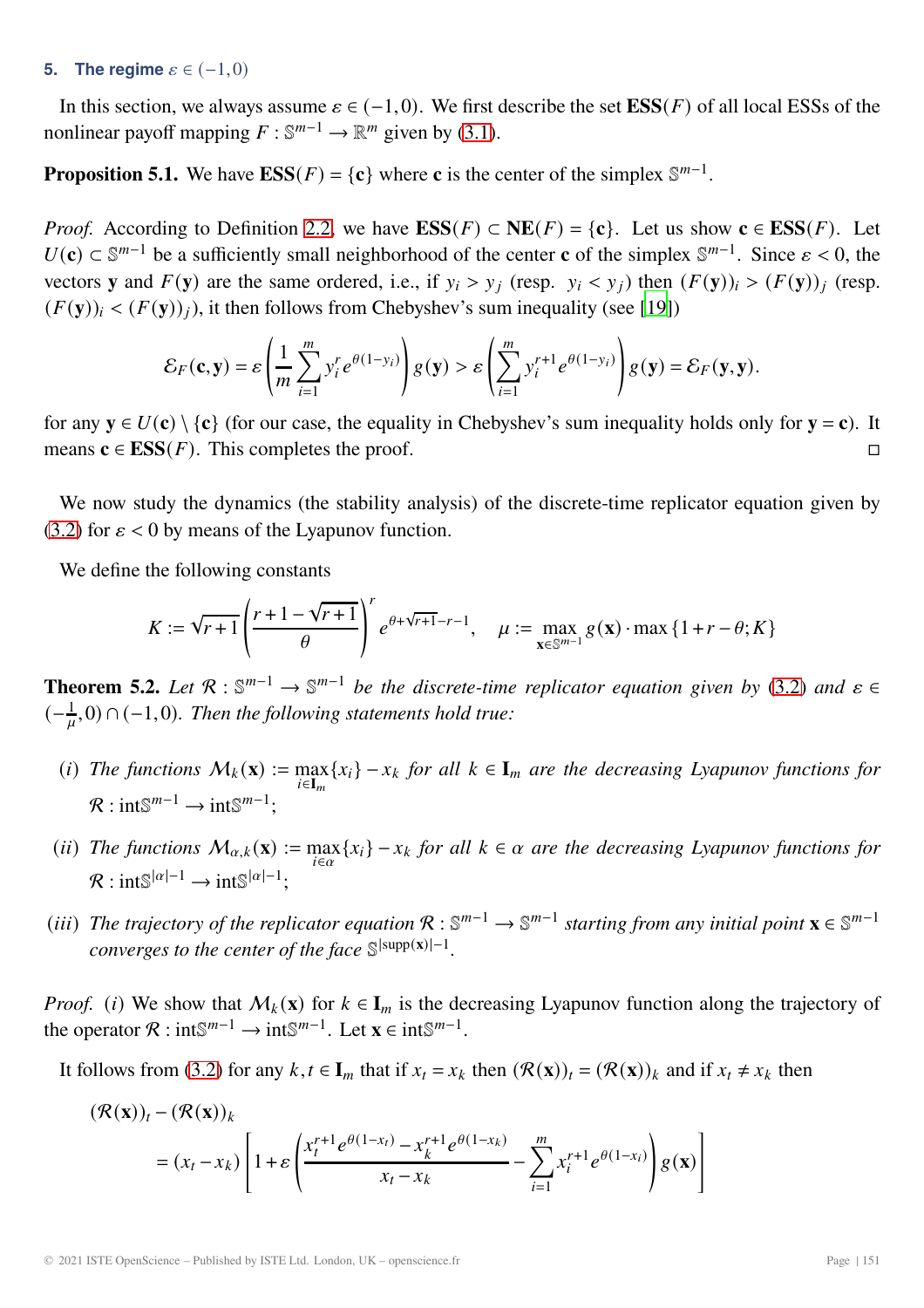Since  $-\frac{1}{\mu} < \varepsilon < 0$  and for all  $t, k \in I_m$ 

$$
\left|\frac{x_t^{r+1}e^{\theta(1-x_t)} - x_k^{r+1}e^{\theta(1-x_k)}}{x_t - x_k}\right| \le \max_{x \in [0,1]} \frac{d}{dx} \left(x^{r+1}e^{\theta(1-x)}\right) = \max\{1+r-\theta;K\},\
$$

we obtain  $\text{Sign}\left((\mathcal{R}(\mathbf{x}))_t - (\mathcal{R}(\mathbf{x}))_k\right) = \text{Sign}(x_t - x_k)$  for any  $k, t \in I_m$  and

MaxInd  $(\mathcal{R}(\mathbf{x})) = \text{MaxInd}(\mathbf{x}), \quad \forall \mathbf{x} \in \text{int}^{\mathbb{S}^{m-1}}.$ 

Moreover, if  $t \in \text{MaxInd}(\mathcal{R}(\mathbf{x})) = \text{MaxInd}(\mathbf{x})$  then for all  $k \in \mathbf{I}_m$ 

$$
(\mathcal{R}(\mathbf{x}))_t - (\mathcal{R}(\mathbf{x}))_k = (x_t - x_k) +
$$
  
+  $\varepsilon (x_t - x_k) \left( \frac{x_k (x_t^r e^{\theta(1 - x_t)} - x_k^r e^{\theta(1 - x_k)})}{x_t - x_k} + \sum_{i=1}^m x_i (x_t^r e^{\theta(1 - x_t)} - x_i^r e^{\theta(1 - x_i)}) \right) g(\mathbf{x})$ 

Since  $\varepsilon$  < 0, we obtain that  $\mathcal{M}_k(\mathcal{R}(\mathbf{x})) \leq \mathcal{M}_k(\mathbf{x})$  for all  $k \in \mathbf{I}_m$ .

By repeating this process, we get for all  $k \in I_m$ ,  $n \in \mathbb{N}$ , and  $\mathbf{x} \in \text{int}\mathbb{S}^{m-1}$  that

$$
\mathsf{MaxInd}\left(\mathcal{R}^{(n)}(\mathbf{x})\right) = \mathsf{MaxInd}(\mathbf{x}), \quad \mathcal{M}_k\left(\mathcal{R}^{(n+1)}(\mathbf{x})\right) \leq \mathcal{M}_k\left(\mathcal{R}^{(n)}(\mathbf{x})\right).
$$

This shows that  $\mathcal{M}_k(\mathbf{x})$  for  $k \in \mathbf{I}_m$  is the Lyapunov function over the set int $\mathbb{S}^{m-1}$ .

The part  $(ii)$  can be similarly proved. Its proof is omitted here.

We now prove the part (*iii*). Without loss of generality, we may assume that **x** ∈ int $\mathbb{S}^{m-1}$ . Otherwise, we choose the suitable Lyapunov function given in the part (*ii*) depending on an initial point  $\mathbf{x} \in \mathbb{S}^{m-1}$ .

Since  $\mathcal{M}_k(\mathbf{x})$  for  $k \in I_m$  is the Lyapunov function over the set int S<sup>m-1</sup>, one can show by using the same technique implemented in the part (*iii*) of Theorem [4.2](#page-10-0) that the trajectory  $\{\mathcal{R}^{(n)}(\mathbf{x})\}_{n=0}^{\infty}$  of the operator  $\mathcal{R}$  : int $\mathbb{S}^{m-1}$  is a convergent and its emage limiting  $\mathcal{R}: \text{int}\mathbb{S}^{m-1} \to \text{int}\mathbb{S}^{m-1}$  starting from any initial point **x** ∈ int $\mathbb{S}^{m-1}$  is convergent and its omega limiting point is some fixed (rest) point **x**<sup>∗∗</sup>. Moreover, we now show that the trajectory  $\{\mathcal{R}^{(n)}(\mathbf{x})\}_{n=0}^{\infty}$  of the operator  $\mathcal{P}$ , int $\mathbb{S}^{m-1}$  is soperated from the boundary  $\mathcal{S}^{m-1}$  of the simplex  $\mathbb$ operator R : int $\mathbb{S}^{m-1}$  → int $\mathbb{S}^{m-1}$  is separated from the boundary  $\partial \mathbb{S}^{m-1}$  of the simplex  $\mathbb{S}^{m-1}$ , i.e., we have for some  $\delta_0 > 0$  that

$$
\min_{k \in \mathbf{I}_m} \left( \mathcal{R}^{(n)}(\mathbf{x}) \right)_k \ge \delta_0, \quad \forall \ n \in \mathbb{N}.
$$

Indeed, as we already showed in the part  $(i)$  that

$$
\operatorname{Sign}\left((\mathcal{R}(\mathbf{x}))_t - (\mathcal{R}(\mathbf{x}))_k\right) = \operatorname{Sign}(x_t - x_k)
$$

for any  $k, t \in I_m$ , we obtain MinInd  $(\mathcal{R}(\mathbf{x})) = \text{MinInd}(\mathbf{x})$  for all  $\mathbf{x} \in \text{int} \mathbb{S}^{m-1}$ .

Since  $\varepsilon$  < 0, it follows from [\(3.2\)](#page-6-2) and  $k \in$  MinInd(**x**) that

$$
\left(\mathcal{R}(\mathbf{x})\right)_k = x_k \left[1 - \varepsilon \sum_{i=1}^m x_i \left(x_i^r e^{\theta(1-x_i)} - x_k^r e^{\theta(1-x_k)}\right) g(\mathbf{x})\right] \ge x_k.
$$

This means that min  $\min_{k \in I_m} (\mathcal{R}(\mathbf{x}))_k \ge \delta_0$  for  $\delta_0 := \min_{k \in I_m} x_k > 0$  (since  $\mathbf{x} \in \text{int}^m S^{m-1}$ ).

By repeating this process, we obtain that

$$
\text{MinInd}\left(\mathcal{R}^{(n)}(\mathbf{x})\right) = \text{MinInd}(\mathbf{x}), \quad \min_{k \in \mathbf{I}_m} \left(\mathcal{R}^{(n)}(\mathbf{x})\right)_k \ge \delta_0, \quad \forall \ n \in \mathbb{N}.
$$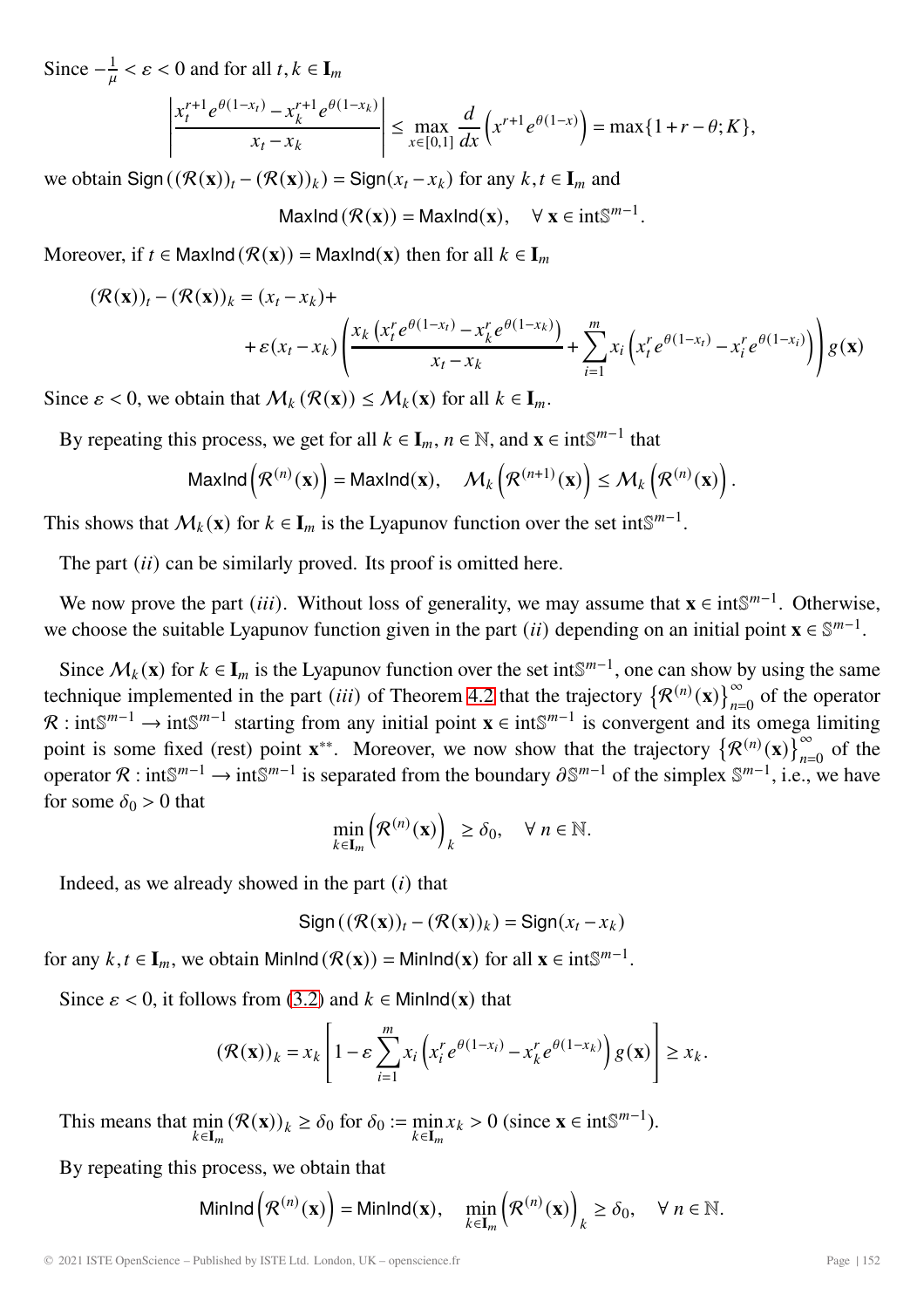<span id="page-14-4"></span>Since the trajectory  $\{\mathcal{R}^{(n)}(\mathbf{x})\}_{n=0}^{\infty}$  of the operator  $\mathcal{R}: \text{int}\mathbb{S}^{m-1} \to \text{int}\mathbb{S}^{m-1}$  is separated from the boundary  $\mathbb{S}^{m-1}$  of the simplex  $\mathbb{S}^{m-1}$  is limiting point  $\mathbf{x}^{**}$  belongs to  $\partial \mathbb{S}^{m-1}$  of the simplex  $\mathbb{S}^{m-1}$ , its limiting point **x**<sup>\*\*</sup> belongs to the interior int $\mathbb{S}^{m-1}$  of the simplex  $\mathbb{S}^{m-1}$ . Then the only fixed point in the interior int $\mathbb{S}^{m-1}$  of the simplex  $\mathbb{S}^{m-1}$  is its center. Hence, the omega limiting point of the trajectory starting from any initial point **x** ∈ intS<sup> $m-1$ </sup> is the center of the simplex S<sup> $m-1$ </sup>.<br>This completes the proof. This completes the proof.

# **6. Conclusion**

The basis for evolutionary game theory is the *Folk Theorem of Evolutionary Game Theory* (see [\[5](#page-15-3), [12](#page-15-7)]) which asserts the following three statements for all "*reasonable*" dynamics (particularly, the replicator equation) of an evolutionary game:

- (i) A stable fixed (rest) point is a Nash equilibrium;
- (ii) Any convergent trajectory evolves to a Nash equilibrium;
- (iii) A strict Nash equilibrium is asymptotically stable.

In this paper, it has been shown that the *Folk Theorem of Evolutionary Game Theory* is also true for the model of evolutionary game in which the nonlinear payoff functions are defined by the Ricker models. In its own turns, this will immediately open up the door to study the dynamics and stability analysis of the replicator equation governed by the models of evolutionary game in which the nonlinear payoff functions are defined by other discrete population models for a single species.

## **Acknowledgment**

A part of this work was presented at the *Third International Conference on Mathematics and Statistics (AUS-ICMS'20)*, February 6-9, 2020, Sharjah, UAE and it was financially supported by American University of the Middle East, Kuwait. The author is greatly indebted to anonymous referee for carefully reading the manuscript and for providing such constructive comments and suggestions which substantially contributed to improving the quality and presentation of the paper.

## **References**

- <span id="page-14-3"></span>[1] D. Acemoglu, A. Ozdaglar, Competition and efficiency in congested markets, *Mathematics of Operations Research*, **32**(1), 1–31 (2007) (cited on page, [143,](#page-4-0) [144\)](#page-5-0)
- <span id="page-14-1"></span>[2] D. Balkenborg, K. Schlag, Evolutionarily stable sets, *Game Theory* **29**, 571–595 (2001) (cited on page, [142\)](#page-3-2)
- <span id="page-14-2"></span>[3] M. Beckmann, C. B. McGuire, C. B. Winsten, *Studies in the Economics of Transportation* (Yale University Press, New Haven, 1956) (cited on page, [143,](#page-4-0) [144\)](#page-5-0)
- <span id="page-14-0"></span>[4] R. Cressman, *The stability concept of evolutionary game theory: A Dynamic Approach* (Springer-Verlag, Berlin, Heidelberg, 1992) (cited on page, [139\)](#page-0-0)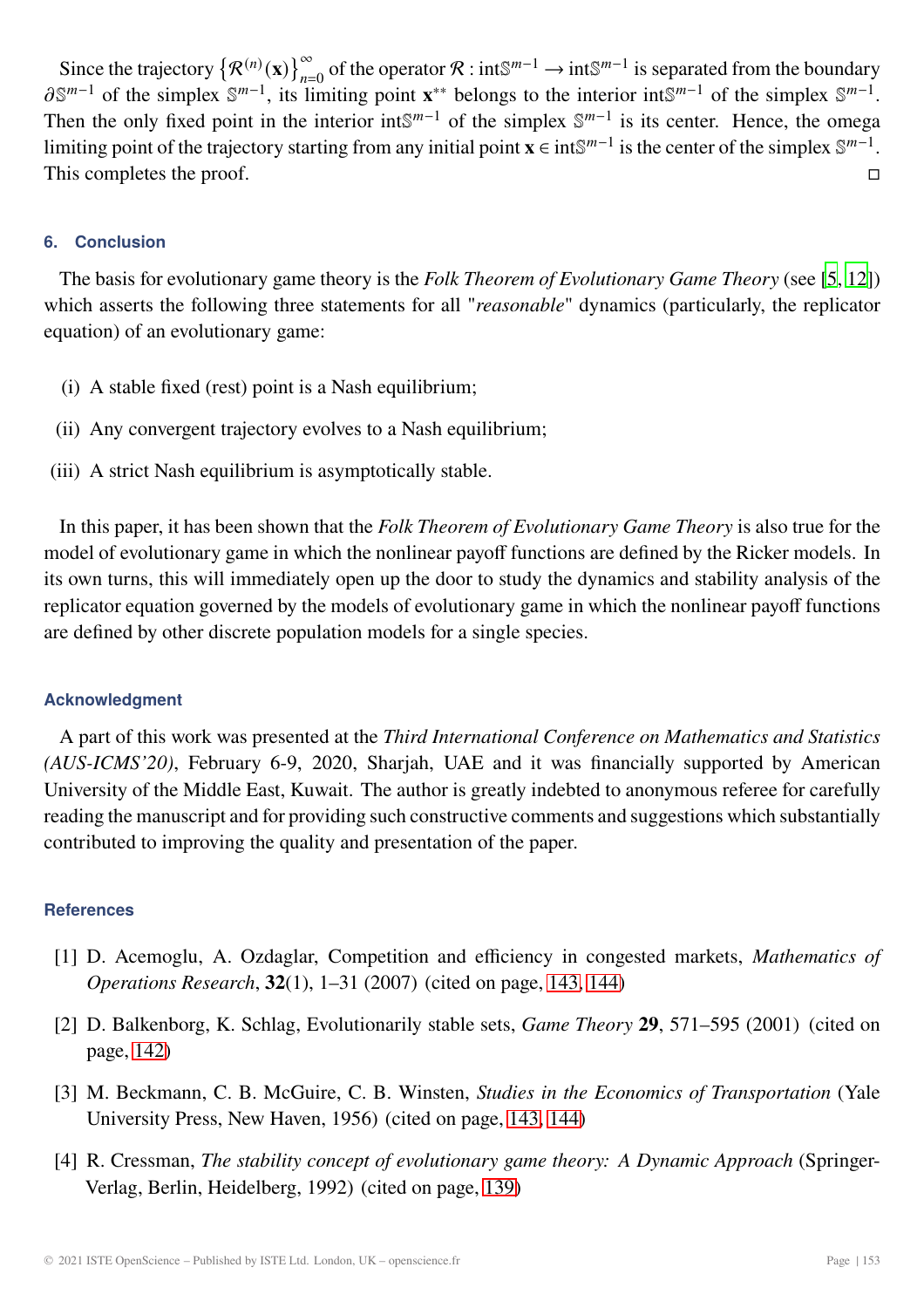- <span id="page-15-3"></span>[5] R. Cressman, *Evolutionary dynamics and extensive form games*. MIT Press, Cambridge (2003) (cited on page, [139,](#page-0-0) [153\)](#page-14-4)
- <span id="page-15-10"></span>[6] S. Dafermos, F. Sparrow, The traffic assignment problem for a general network, *Journal of Research of the National Bureau of Standards-B. Mathematical Sciences*, **73**(2), 91–118 (1969) (cited on page, [143,](#page-4-0) [144\)](#page-5-0)
- <span id="page-15-4"></span>[7] D. Friedman, Evolutionary games in economics, *Econometrica*, **59**(3), 637–666 (1991) (cited on page, [139\)](#page-0-0)
- <span id="page-15-5"></span>[8] D. Friedman, On economic applications of evolutionary game theory, *Journal of Evolutionary Economics*, **8**(1), 15–43 (1998) (cited on page, [139\)](#page-0-0)
- <span id="page-15-14"></span>[9] R. Ganikhodzhaev, M. Saburov, A generalized model of the nonlinear operators of Volterra type and Lyapunov functions, *J. Sib. Fed. Univ. Math. Phys.* **1**(2), 188–196 (2008) (cited on page, [146\)](#page-7-1)
- <span id="page-15-13"></span>[10] J. Hofbauer, W. H. Sandholm, Stable games and their dynamics, *Journal of Economic Theory*, **144**(4), 1665–1693 (2009) (cited on page, [146\)](#page-7-1)
- <span id="page-15-6"></span>[11] J. Hofbauer, K. Sigmund, *The theory of evolution and dynamical systems* (Cambridge University Press, 1988) (cited on page, [139\)](#page-0-0)
- <span id="page-15-7"></span>[12] J. Hofbauer, K. Sigmund, *Evolutionary Games and Population Dynamics* (Cambridge University Press, 1998) (cited on page, [139,](#page-0-0) [153\)](#page-14-4)
- <span id="page-15-8"></span>[13] J. Hofbauer, K. Sigmund, Evolutionary game dynamics, *Bull. Amer. Math. Soc.* **40**(4), 479–519 (2003) (cited on page, [139\)](#page-0-0)
- <span id="page-15-11"></span>[14] T. Larsson, M. Patriksson, Price-directive traffic management: Applications of side constrained traffic equilibrium models, editors M. G. H. Bell, *Transportation Networks: Recent Methodological Advances* (Pergamon Press, Amsterdam, 1998), 83–97 (cited on page, [143,](#page-4-0) [144\)](#page-5-0)
- <span id="page-15-12"></span>[15] T. Larsson, M. Patriksson, Side constrained traffic equilibrium models: Traffic management through link tolls, editors P. Marcotte, et al. *Equilibrium and Advanced Transportation Model* (Kluwer Academic Publishers, Boston, MA, 1998) 125–151 (cited on page, [143,](#page-4-0) [144\)](#page-5-0)
- <span id="page-15-2"></span>[16] J. Maynard Smith, The theory of games and the evolution of animal conflicts, *Journal of Theoretical Biology* **47**(1), 209–221 (1974) (cited on page, [139\)](#page-0-0)
- <span id="page-15-1"></span>[17] J. Maynard Smith, *Evolution and the Theory of Games*. (Cambridge University Press, Cambridge, 1982) (cited on page, [139\)](#page-0-0)
- <span id="page-15-0"></span>[18] J. Maynard Smith, G. R. Price, The logic of animal conflict, *Nature*, **246**(5427), 15–18 (1973) (cited on page, [139\)](#page-0-0)
- <span id="page-15-15"></span>[19] D. S. Mitrinovic, J. E. Pecaric, A. M. Fink, *Classical and New Inequalities in Analysis*. (Mathematics and Its Applications, Vol.61, Dordrecht: Kluwer Academic Publishers) (1993) (cited on page, [149,](#page-10-1) [151\)](#page-12-0)
- <span id="page-15-9"></span>[20] J. F. Nash, Equilibrium points in n-person games, *Proc. Nat. Acad. Sci. USA* **36**(1), 48–49 (1950) (cited on page, [139\)](#page-0-0)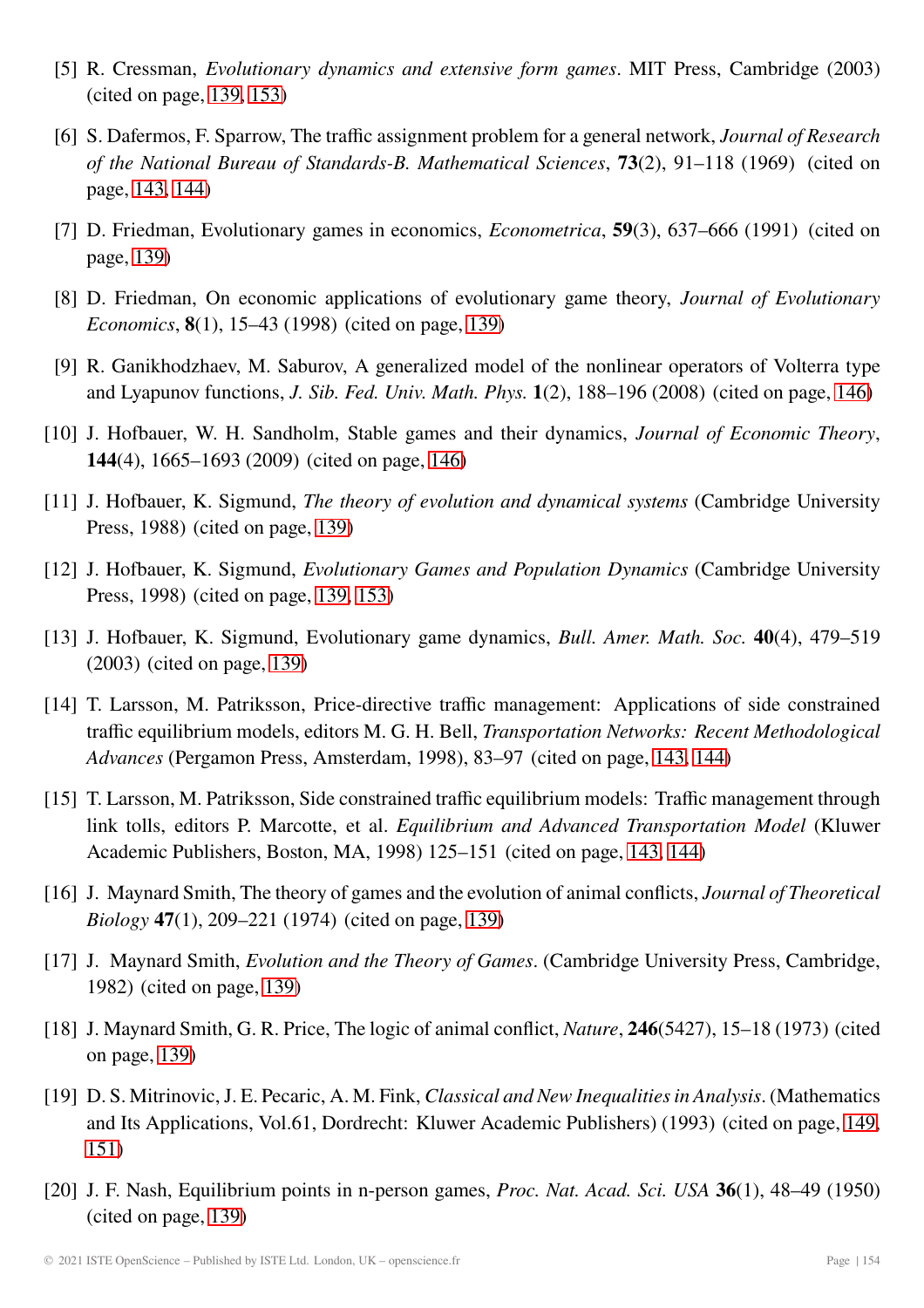- <span id="page-16-3"></span>[21] J. F. Nash, Non-cooperative games, *Ann. Math.* 54, 287–295 (1951) (cited on page, [139\)](#page-0-0)
- <span id="page-16-0"></span>[22] M. A. Nowak, *Evolutionary Dynamics: Exploring the Equations of Life* (Harvard University Press, 2006) (cited on page, [139\)](#page-0-0)
- <span id="page-16-13"></span>[23] A. Ozdaglar, R. Srikant, Incentives and pricing in communication networks, editors N. Nisan et al. *Algorithmic Game Theory* (Cambridge University Press, 2007) 571–591. (cited on page, [143,](#page-4-0) [144\)](#page-5-0)
- <span id="page-16-14"></span>[24] M. Patriksson, *The Traffic Assignment Problem: Models and Methods*. (VSP, Utrecht, The Netherlands, 1994) (cited on page, [143,](#page-4-0) [144\)](#page-5-0)
- <span id="page-16-7"></span>[25] H.-J. Pohley, B. Thomas, Non-linear ESS models and frequency dependent selection, *BioSystems* **16**, 87–100 (1983) (cited on page, [141,](#page-2-0) [142\)](#page-3-2)
- <span id="page-16-16"></span>[26] W. E. Ricker, Stock and recruitment, *J. Fish. Res. Bd. Canada*, **11**, 559–623 (1954) (cited on page, [145\)](#page-6-3)
- <span id="page-16-15"></span>[27] M. Saburov, On discrete-time replicator equations with nonlinear payoff functions, *Dyn Games Appl* (Submitted). (cited on page, [145\)](#page-6-3)
- <span id="page-16-10"></span>[28] W. H. Sandholm, Potential games with continuous player sets, *J Econ Theory* **97**, 81–108 (2001) (cited on page, [143\)](#page-4-0)
- <span id="page-16-11"></span>[29] W. H. Sandholm, Evolutionary implementation and congestion pricing, *Rev Econ Stud* **69**, 667–689 (2002) (cited on page, [143\)](#page-4-0)
- <span id="page-16-12"></span>[30] W. H. Sandholm, Negative externalities and evolutionary implementation. *Rev Econ Stud* **72**, 885– 915 (2005) (cited on page, [143\)](#page-4-0)
- <span id="page-16-1"></span>[31] W. H. Sandholm, *Population Games and Evolutionary Dynamics* (MIT Press, Cambridge, 2010) (cited on page, [139,](#page-0-0) [143,](#page-4-0) [146\)](#page-7-1)
- <span id="page-16-6"></span>[32] P. Schuster, K. Sigmund, Replicator dynamics, *J Theor Biol* **100**(3), 533–538 (1983) (cited on page, [140\)](#page-1-0)
- <span id="page-16-2"></span>[33] K. Sigmund, *Evolutionary Game Dynamics: American Mathematical Society Short Course* (Providence, Rhode Island, 2010) (cited on page, [139\)](#page-0-0)
- <span id="page-16-9"></span>[34] J. Swinkels, Evolutionary stability with equilibrium entrants, *Journal of Economic Theory*, **57**, 306–332 (1992) (cited on page, [142\)](#page-3-2)
- <span id="page-16-5"></span>[35] P. D. Taylor, Evolutionarily stable strategies with two types of players, *J. Appl. Probab.* **16**, 76–83 (1979) (cited on page, [140,](#page-1-0) [142\)](#page-3-2)
- <span id="page-16-4"></span>[36] P. D. Taylor, L. Jonker, Evolutionarily stable strategies and game dynamics, *Math. Biosci.* **40**, 145–156 (1978) (cited on page, [140,](#page-1-0) [142\)](#page-3-2)
- <span id="page-16-8"></span>[37] B. Thomas, Evolutionary stability: states and strategies, *Theor. Popul. Biol.* **26**, 49–67 (1984) (cited on page, [142\)](#page-3-2)